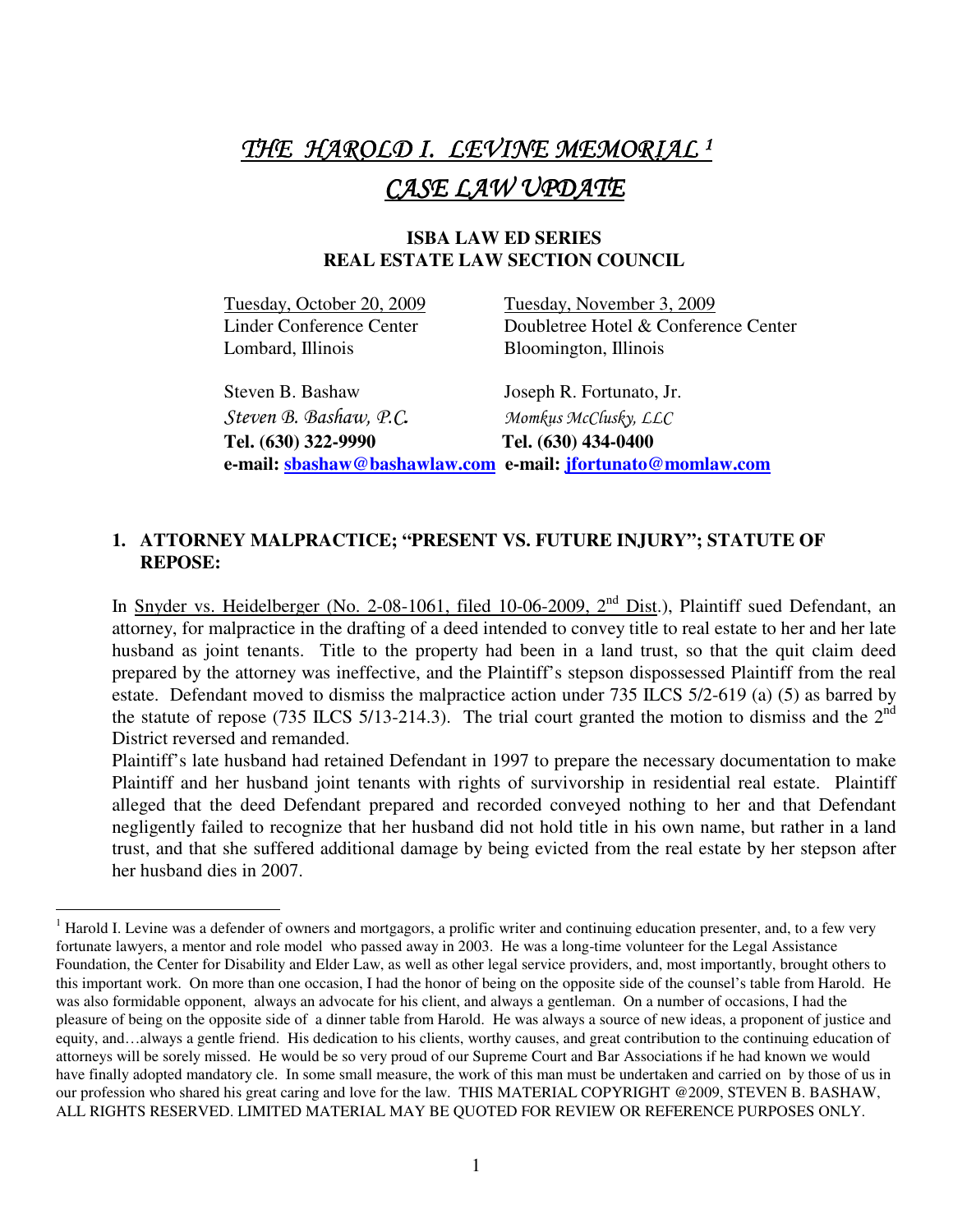Defendant argued that the 2-year statute of limitations governing legal malpractice claims was supplemented by a 6-year statute of repose, thereby barring the claim as untimely. The Appellate Court noted that the statute of repose contained an exception (d) that provided: "when the injury caused by the act or omission does not occur until the death of the person for whom the professional services were rendered, the action may be commenced within 2 years after the date of the person's death". Plaintiff relied on this exception, claiming that only after her husband died did her stepson "…obtain the beneficial interest in the land trust and thus become able exploit the quitclaim deed's failure to give Plaintiff any interest in the premises." Defendant argued Plaintiff suffered her injury in 1997 when the deed was prepared; the trial court agreed.

The Appellate Court found controlling authority in the case of Wackrow vs. Niemi, 231 Ill.  $2<sup>nd</sup>$  418 (2008). In *Wackrow* the defendant attorney prepared an amendment to a living trust for the plaintiff's brother purporting to direct the trustee to convey title to the trustee's real estate to the plaintiff upon the trustee's death. The attorney did not realize that title to the real estate in question was in a land trust. After the death of the trustee 10 years later, the probate court denied the plaintiff's claim against the estate for the property. The plaintiff sued the attorney for malpractice, and while the case was dismissed on unrelated grounds, the Illinois Supreme Court stated: "it is clear that the injury … did not occur until after the death of [trustee] … (b)ecause [trustee] could have revoked the amendment or changed the beneficiary prior to his death…" and found that the exception to the statute of repose applied.

Plaintiff argued that the same reasoning applied to the instant case, while the Defendant attorney argued in the instant case the Plaintiff's husband intended the interest to pass to Plaintiff in 1997 when the quit claim deed was prepared and recorded, rather than after his death, as was the intention of the trustee in *Wackrow*.

The Appellate Court disagreed, finding that Plaintiff did not suffer her injury until after her husband died, stating the "…animating principle … [of] *Wackrow* is that, as long as the client who had intended to convey … was still alive, the attorney's error could be remedied at any time… the problem with the defective amendment was simply that it failed to do something that the client had intended, and that failure could have been remedied by having the client 'do something,' which was possible at any time before he died. We believe [Defendant] confuses the potential for injury with an actual injury for which relief can be granted" and reversed the order of dismissal.

# **2. CONDOMINIUMS; ASSOCIATION PREMISES LIABILITY PRIOR TO ELECTION OF INTIAL BOARD OF DIRECTORS:**

Bridgett Glickman slipped and fell on ice which had accumulated on the stairs and landing on the common area of her condominium building outside of the unit she owned at 4600 South Indiana, Chicago, Illinois. The accident occurred at a time when the builder/developer, Richard Teglia, had not yet turned over control of the association to the unit owner elected board of directors. She filed an action for negligent design of the building's down spouts, gutters and drainpipes that allowed an unnatural accumulation of ice, and failure to remove the ice, against the Association, (4600 South Indiana Condominium Association), the developer, (Richard Teglia, Jr. and 4600 South Indiana Development Corporation), the designer of the building (Elias Pappageorge and Axio Consultants, Inc.) and the snow removal company, (Snobiz, Inc. of Chicago). The Association filed a motion to dismiss pursuant to 735 ILCS 5/2-619, contending that it did not owe a duty to Ms. Glickman at the time of the accident. The trial court granted the motion to dismiss, and Bridgett appealed. The First District reversed in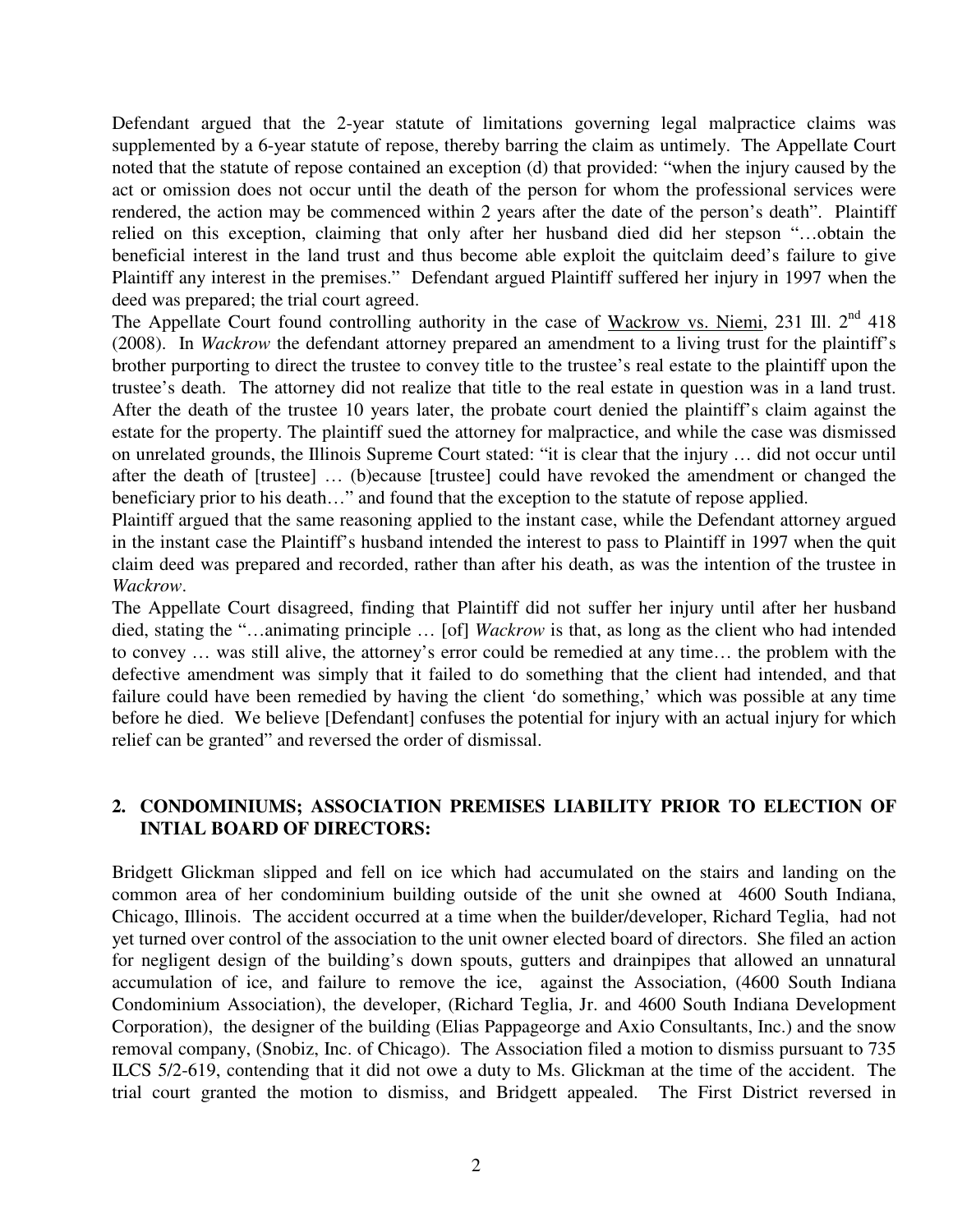Glickman v. Teglia, (1<sup>st</sup> Dist., February 19, 2009), 388 Ill.App.3d 141, 902 N.E.2d 1256, 327 Ill.Dec. 870.

Although the condominium declaration was recorded on July 18, 2003, after which time assessments were collected from Glickman and the other owners and deposited into an account in the name of the association, the developer did not turnover the management of the association until the initial board was elected on March 6, 2005, almost two months after her fall. The association's contention that it did not have a duty to Glickman until the initial board of directors was elected was rejected by the Appellate Court based on the Condominium Property Act provisions that: (a) the association is responsible for the overall administration of the property through its board, (765 ILCS 605/18.3), and (b) in the interim period until the election of the initial board of managers by the unit owners, the developer shall act for the board with the same rights and responsibilities on behalf of the association, (765 ILCS 605/18.2(a) ). Section 18.4 of the act vests the powers and responsibilities of the association, including the obligation to maintain the common elements, in the board, and "This does not mean the duties of the association are imposed on the developer in the interim period and the association itself therefore has no duties. Rather the duties of the association that would normally be performed by its duly elected board of managers are to be performed by the developer as the interim board on behalf of the association until the initial board of unit owners is elected…Moreover, the members of the board have a fiduciary duty to the unit owners regardless of whether they are elected by the unit owners or appointed by the developer.". At the time of Glickman's accident, the developer was performing the maintenance duties, but he was performing them on behalf of the association as the appointed board. He collected assessments, contracted for maintenance and services on the property and obtained insurance, all on behalf of the association and not the development company. The accounts into which the assessments were deposited and the bills paid was in the association's name. While case law recognizes that "the composition and interests of the condominium associations fundamentally change upon the turnover" and the developer has specific disclosure and accounting duties at the time of turnover, the interests in and obligation to maintain the property by the association is the same prior to and following the turnover, regardless of whether the board acting in those interests is appointed or elected. Contracts entered into by the developer in the interim period are binding upon the association after the initial election because the developer was acting on behalf of the association and its owners, and accordingly, "If the Association can be held liable for contracts entered into on its behalf before the election of the initial board of managers, it is clear that the Association has obligations in the interim period between the declaration and the first election." This is consistent with the Act's mandate that all condominium associations procure insurance that specifically includes the developer as an additional insured while acting as a manager or board member during the interim period.  $(765$  ILCS  $605/12(a)(2)$ )

## **3. FORGERIES AND NOTARY ACT; LIABILITY OF A LENDER WHOSE EMPLOYEE NOTARIZES FOR 'OFFICIAL MISCONDUCT':**

In Bank of America v. Ross E. Bird, (5<sup>th</sup> Dist., July 8, 2009), 911 N.E.2d 1239, 332 Ill.Dec. 1009, one of the mortgagor/defendants responded to the Complaint to Foreclose Mortgages on the house he and his wife owned jointly with the affirmative defense and counterclaim alleging that his wife forged his signatures on the two mortgage loans, (a \$44,000 mortgage and a separate \$20,000 home equity line of credit), that an employee of the bank notarized the signatures negligently without evidence that the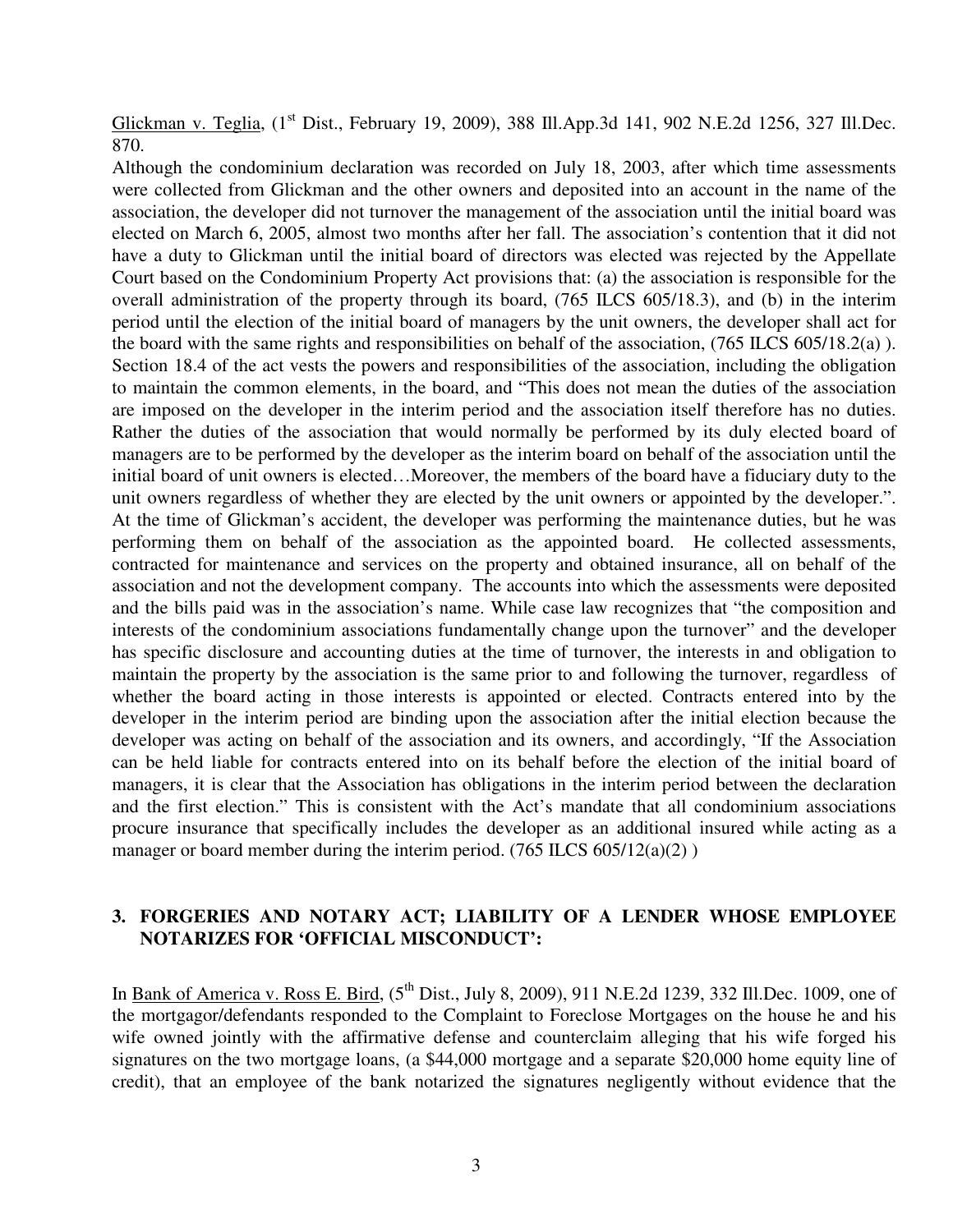signatures were his, and for violation of the Notary Public Act, (5 ILCS 312/1-101). The three-count counterclaim alleging negligence, fraud and violations of the Act were accompanied by a jury demand.

Bank of America moved the trial court to strike Bird's jury demand, for summary judgment on his counts for negligence and fraud (based on the theory that the Notary Act was the sole and exclusive remedy for the forgeries), and for summary judgment on the issue of the Bank's liability under the Act, asserting that an employer is not liable for the acts of its notary/employees unless it consented to the misconduct. The trial court denied both the motion to strike the jury demand and the motions for summary judgment and certified the questions pursuant to Supreme Court Rule 308(a). The Fifth District opinion by Justice James K. Donovan affirmed the trial court's ruling and remanded the case for further proceedings.

Recounting the legislative history of the current Notary Act in repealing the 1872 Act in 1986, and finding that the purpose of the law was to do two things (simplify, clarify and modernize the laws governing notaries and protect the public interest), the Court notes that the notary and the surety are liable for all damages caused by "official misconduct". An employer of a notary, like Bank of America here, is also liable for damages cause by the notary's misconduct if the acts were done within the scope of the erring notary's employment and with the employer's "consent". The word "consent" is not defined in the Act, but "if the employer agreed with, encouraged or approved of the official misconduct" there is liability, and the employer may be liable in an independent action. (See Vancura v. Katris,  $(1<sup>st</sup>$ Dist., 2008). 907 N.E. 2d 814, reported in last year's case law update and for which a Petition for Leave to Appeal to the Illinois Supreme Court has been granted). Nothing in the 1986 enactment states or implies any intent by the legislature to support a finding that the statute was meant to provide an exclusive remedy or abolish the common law that had been accumulating since 1872 under the prior law. In fact, the legislation specifically stated it was enacted in order to "simplify, clarify and modernize" the existing law, implying an intent to continue, not abolish, the applicable common law. Moreover, the liability of an employer for the wrongful misconduct of an employee notary has long been protected by the common law theories of negligence and respondent superior, and can not be viewed as a statutory right unknown at common law. Accordingly, the Constitutional provisions to a jury right only in those cases where the right existed at common law is not violated by Bird's jury demand in an action brought under the Notary Act since those rights are not dissimilar to those long protected at common law. The Notary Act does not preempt the common law remedies for negligence and respondent superior, and a jury trial is available because that right existed at common law when the Illinois Constitution was adopted. The case was sent back to the trial court to continue the proceedings on Bird's affirmative defenses and counterclaims against Bank of America.

# **4. HOME REPAIR AND REMODELING ACT: FAILURE TO PROVIDE CONSUMER BROCHURE**

Ever since the first cases construing the requirements in the Illinois Home Repair and Remodeling Act, 815 ILCS 513/1 et seq., that contractors provide consumers with a written contract or estimate before beginning work, specific disclosures, and a consumer pamphlet revealed that the consequences could be quite harsh, that segment of the bar representing those contactors has been waiting for a tempering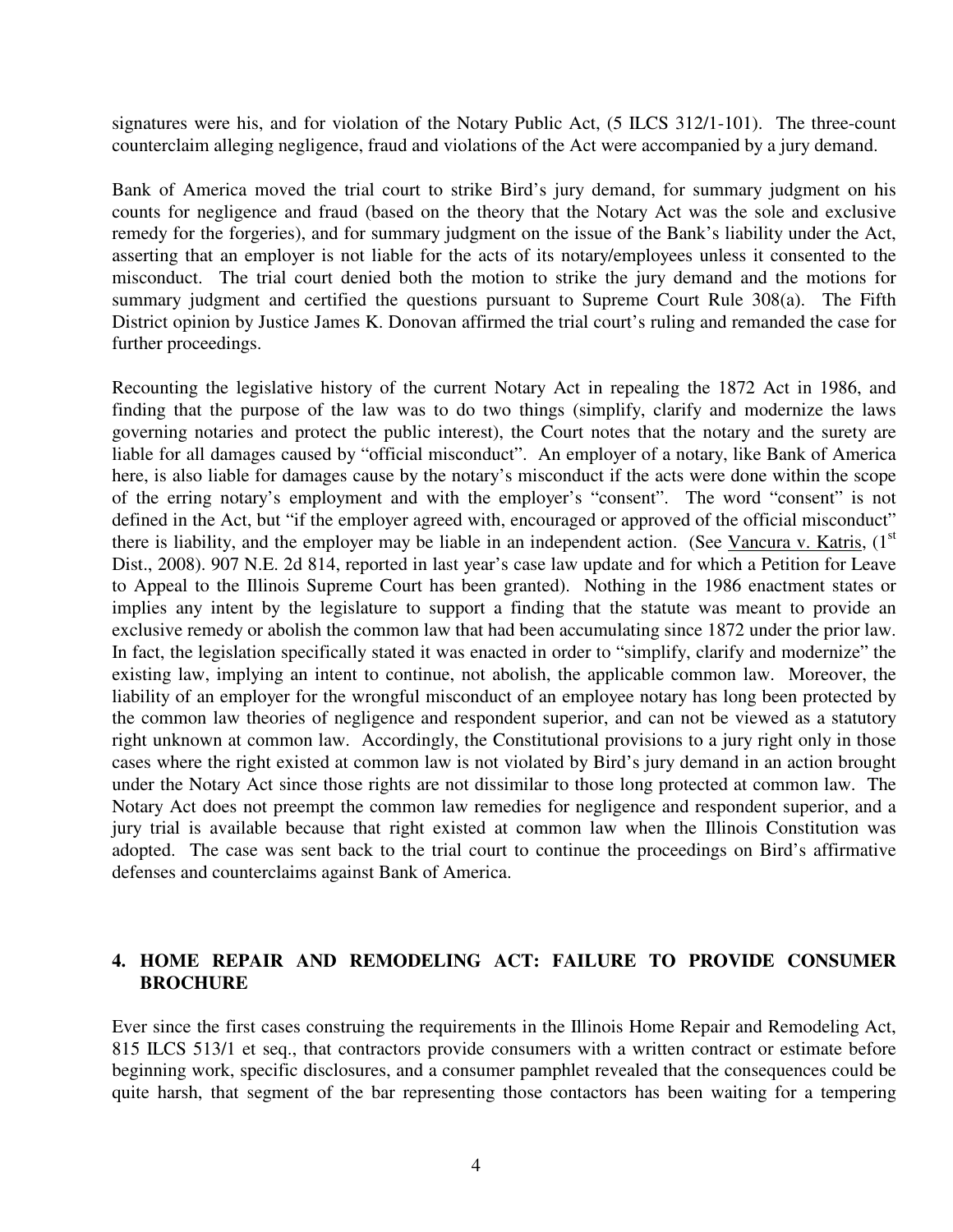decision like Artisan Design Build, Inc. v. Bilstrom, (2<sup>nd</sup> Dist., Sept. 22, 2009) 2009 Ill.App. LEXIS 920. This Second District decision includes a review of the prior decisions under the Act: M.D. Electrical Contractors, Inc. v. Abrams, (which held that the Act only applies to contractors, not subcontractors), Central Illinois Electrical Services, LLC. v. Slepian, (which held that even a successor contactor must provide a written contract or estimate to protect its mechanic's lien rights), Smith v. Bogard, (which held that the equitable 'unjust enrichment' as well as the statutory mechanic's lien rights were defeated by failure to comply with the Act), and K. Miller Construction Co. v. McGinnis, (which ruled contrary to the Smith case on the *quantum meruit* issue). In the context of a written contract for improvements and remodeling to the defendants' Hinsdale home, which went through eight change orders that significantly increased the \$534,970.00 original contract price, the Bilstroms refused to pay the last draw and locked the contractor out of the job. They defended Artisan's three-count complaint for \$208,695.69 (mechanic's lien, breach of contract and unjust enrichment), stating that Artisan failed to provide them with the statutory consumer rights brochure required by the Act, and moved the trial court to dismiss pursuant to Section 2-619. In the midst of the court proceeding, the plaintiff filed an arbitration complaint pursuant to the express provision of the contract (which was not initialed by the defendants) that permitted alternative dispute resolution. The Defendant filed a motion in court to stay and strike arbitration, contending that the arbitration clause was void because the contractor did not disclose and obtain their specific acknowledgment of this provision in writing on the contract as required by the Act. The trial court dismissed the Plaintiff's Amended Complaint with prejudice for failure to provide the consumer brochure, and ruled that Artisan waived the arbitration clause by filing the lawsuit "which requested complete relief".

On appeal, the particular issue in this case relating to providing the statutory consumer brochure and disclosing contract provisions for arbitration are considered together with the arbitration issues. The contract was between Artisan Design and the Bilstroms. There was direct contact, and the Act applied, regardless of the fact that there were no "door-to-door salesmen using high pressure tactics" as described in Justice Barry's partial dissents in the Slepian case and as argued here by the Plaintiff on appeal. The Act requires in Section 30 that there be a signed written contract or work order/estimate before work in excess of \$1,000 is begun, that any arbitration provision or waiver of the right to a jury trial be disclosed and acknowledged in the contract, and in Section 20 that a brochure as specifically worded in the Act be given to the consumer at the time of contracting. The failure to provide the brochure served as a basis to dismiss the contractor's complaint in the trial court. The Second District, however, interpreted the brochure as a "tip sheet designed to educate consumers", characterizing it as "purely informational" and the legislature did not intend to allow the consumer to defeat all legal and equitable claims…" of a contractor by virtue of the failure to provide this information. This would "lead to mischief and a result the legislature could not have intended. A consumer could enjoy the fruits of another's labor in the amount of even hundreds of thousands of dollars without paying a penny even where there contractor performed to the complete satisfaction of the consumer. While it is true that the constitutional guarantee of freedom of contract does not withdraw from legislative supervision the power to provide restrictive safeguards in the form of reasonable regulations and prohibitions in the interest of the community, liberty implies the absence of arbitrary restraints." Making a distinction between other provisions of the Act which provide for specific sanctions for failure to follow its mandates, (i.e., failure to advise of the arbitration or jury trial provisions render them null and void), the Court notes that the legislature defined certain acts as "unlawful" (such as beginning work without a contract or estimate signed in writing) but did not provide for any specific consequences for failing to provide the brochure. Therefore failure to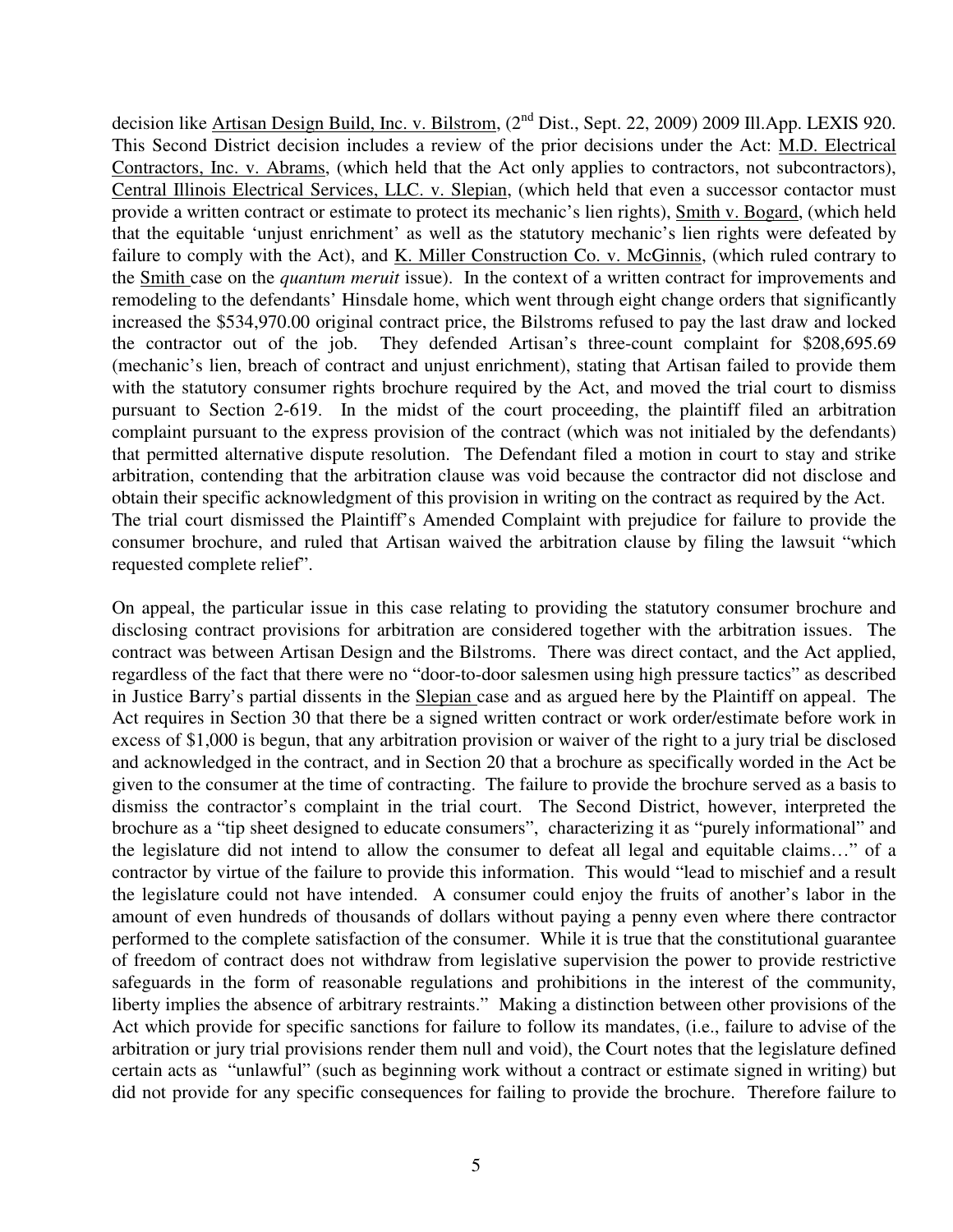provide the brochure "does not vitiate the contractor's right to recover either in equity or in law, but if certain requirements are met, the failure to furnish the brochure may give the consumer a cause of action under the Consumer Fraud and Deceptive Business Practices Act". Rejecting the argument that Smith holds that any violation of the Act voids the contract and defeats the contractor's claim, Justice Zenoff opines that "to the extent that Smith may be read broadly enough to hold that the failure alone to provide the brochure defeats a contractor's claims, we decline to follow it." The order striking the arbitration proceeding was affirmed, but on the grounds that the failure to disclose and obtain the consumer's acknowledgement of the contract provision for arbitration made that avenue for dispute resolution void under the Act, and the contractor was not entitled to arbitrate in any event.

## *5.* **HOME REPAIR AND REMODELING ACT; CONSUMER FRAUD ACT ANDFAILURE TO PROVIDE CONSUMER BROCHURE** *REDUX:*

Kunkel v. P.K. Dependable Construction Co., (5<sup>th</sup> Dist., February, 2009), 387 Ill.App.3d 1153, 902 N.E.2d 769, 327 Ill.Dec. 648, is a case about a defective roof, and had it been just that, it would probably not be worthy of a second read, but in the opinion written by Justice Spomer, the Court went further and discussed the Home Repair and Remodeling Act in a manner that litigators in this area need to note.

The Kunkels hired P.K. Dependable Construction, LLC in 2003 because they were having problems with their roof leaking. A written contract relating to the replacement of the roof for \$4,522 was signed that contained a five year warranty of the workmanship. When the existing roof was torn off and issues with the underlayment were discovered, the contract increased to \$5,623 to cover the cost of replacing some of the sheeting beneath the old roof. There was also some damage to the stucco siding that occurred in the process of the removal of the roof, which the contractor attempted to repair in the process, but appeared to make the leaking worse as time wore on. A few days after the work was complete and the bill paid in full, the first rain came and the roof began leaking again. Over the next three years repeated calls were followed by 20-25 unsuccessful attempts by the contractor to correct the problem, and the Kunkels eventually filed a two count complaint when another contractor told them that they would have to completely replace the roof and they did. Count I alleged a breach of contract and warranty, and Count II alleged violations of the Illinois Consumer Fraud and Deceptive Business Practices Act, (815 ILCS 505/2Q(c) and 2Z; these two provisions require a home repair provider to return any monies paid within 10 days of receipt of a written demand for a failure to commence or complete home repair work as agreed, (Section 2Q(c) ), and incorporates violations of the Home Repair and Remodeling Act (815 ILCS 513/1 et seq.) as violations of the Consumer Fraud Act (Section 2Z).

The trial court heard significant and often contradictory testimony in a bench trial and entered a judgment in favor of the Kunkels for compensatory damages of \$6,725, representing the cost of replacing the defective roof and the ceiling damaged by the recurring leakage after P.K. Dependable completed its work, and \$6,151.50 for attorneys fees under the Consumer Fraud Act Count II. The compensatory damages award was affirmed summarily: "The measure of damages when a contractor has provided defective performance is generally the cost of correcting the defective condition.", but the trial court's award of attorneys fees was reversed. Noting that the Consumer Fraud Act provision permitting awards for violations of other consumer protection legislation, Section 505/2Z, expressly provides that "Any person who *knowingly* violates the…Home Repair and Remodeling Act…commits an unlawful practice within the meaning of this act." The uncontradicted testimony at trial was that the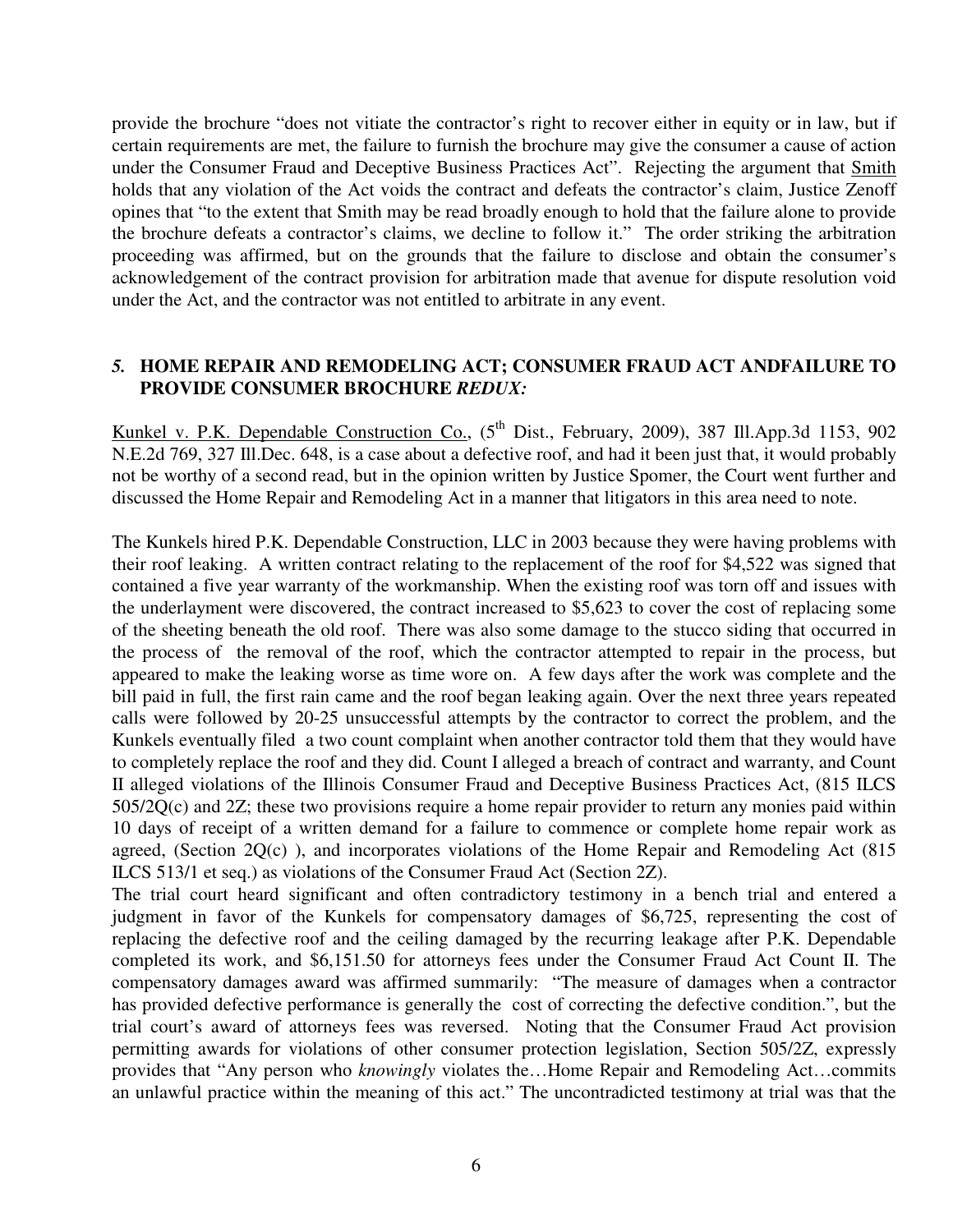contractor did not provide the Kunkels with the "Home Repair: Know Your Consumer Rights" brochure required by the Home Repair and Remodeling Act prior to the execution of the contract or estimate, 835 ILCS 513/20(a), but the Appellate Court notes that there was no evidence in the record that the failure to provide the brochure was a "knowing violation" necessary to support an award of attorney's fees under the Consumer Fraud Act. Further, the Court reasoned there was no evidence that the failure to provide the brochure was the proximate cause of the damages incurred. The other provision of the Consumer Fraud Act found to have been violated by the trial court was Section 2(Q), requiring the return of the payments made by a consumer within 10 days of a demand to a contractor who fails or refuses to commence or complete work. The Appellate Court reversed this finding as well, noting that Mrs. Kunkel's letter to the contractor was limited to requesting warranty work and did not make the demand required by the Act; "equat[ing] a defective-performance situation with a failure to 'complete' work would render every breach of contract for defective performance a consumer fraud. We do not believe that the legislature intended that result, especially in a case such as this, where the defendants make extensive attempts to correct the defective condition." (The Court also discussed whether there was a private cause of action for failure to provide the brochure under the Home Repair and Remodeling Act, but reached a conclusion which was somewhat confusing, and certainly not nearly as compelling as the language and reasoning in Artisan Design Build, Inc. v. Bilstrom.)

# 6. **HOME REPAIR AND REMODELING ACT; UNJUST ENRICHMENT AND QUANTUM MERUIT**:

The majority opinion in K. Miller Construction Co. v. McGinnis,  $(1<sup>st</sup> Dis., Aug. 10, 2009), 209$  Ill.App. LEXIS 771, clearly and succinctly stated that "In this appeal, the only open question is whether the legislature's declaration [in the Illinois Home Repair and Remodeling Act, 815 ILCS 513/1 et seq.] that contracts falling under the Home Repair Act are "unlawful" means that the equitable remedy of quantum meruit is foreclosed." McGinnis, the consumer, was a sophisticated lawyer who had a long personal and professional relationship with the contractor. The contractor, Miller, was well established and did not appear to be the "fly-by-night" sort usually referred to in these cases or sought to be curbed by the Act. The contractor obtained a loan to complete the construction after the consumer refused to make further progress payments until completion, and the project was completed and approved by the consumer after a "walk-through".

Justice Garcia's majority opinion begins with an acknowledgment that in Smith v. Bogard,  $(4<sup>th</sup> Dist.)$ 2007), 377 Ill.App.3d 842, that Appellate Court held that a quantum meruit claim was barred by the Act as consistent with the result intended where there was no written contract, but nonetheless holds that because it is not clear that the legislature intended to "repeal the common law remedy of quantum meruit in the context of the home repair and remodeling industry", quantum meruit "remains an equitable remedy available…where the nature of the remedy itself provides ample protection against abuses the passage of the Act was meant to address."

Miller Construction Company's Complaint was in three counts - for mechanic's lien, breach of an oral contract, and quantum meruit. Without hesitation, the Appellate Court affirmed the trial court's dismissal of the counts relating to the lien and breach of contract under the provision of Section 15 of the Home Repair and Remodeling Act declaring such oral contracts "unlawful". Without a "lawful" contract, there could be neither a cause of action for breach nor a mechanic's lien claim. Additionally, the Court here had no difficulty rejecting Miller's argument that time and material contracts are exempt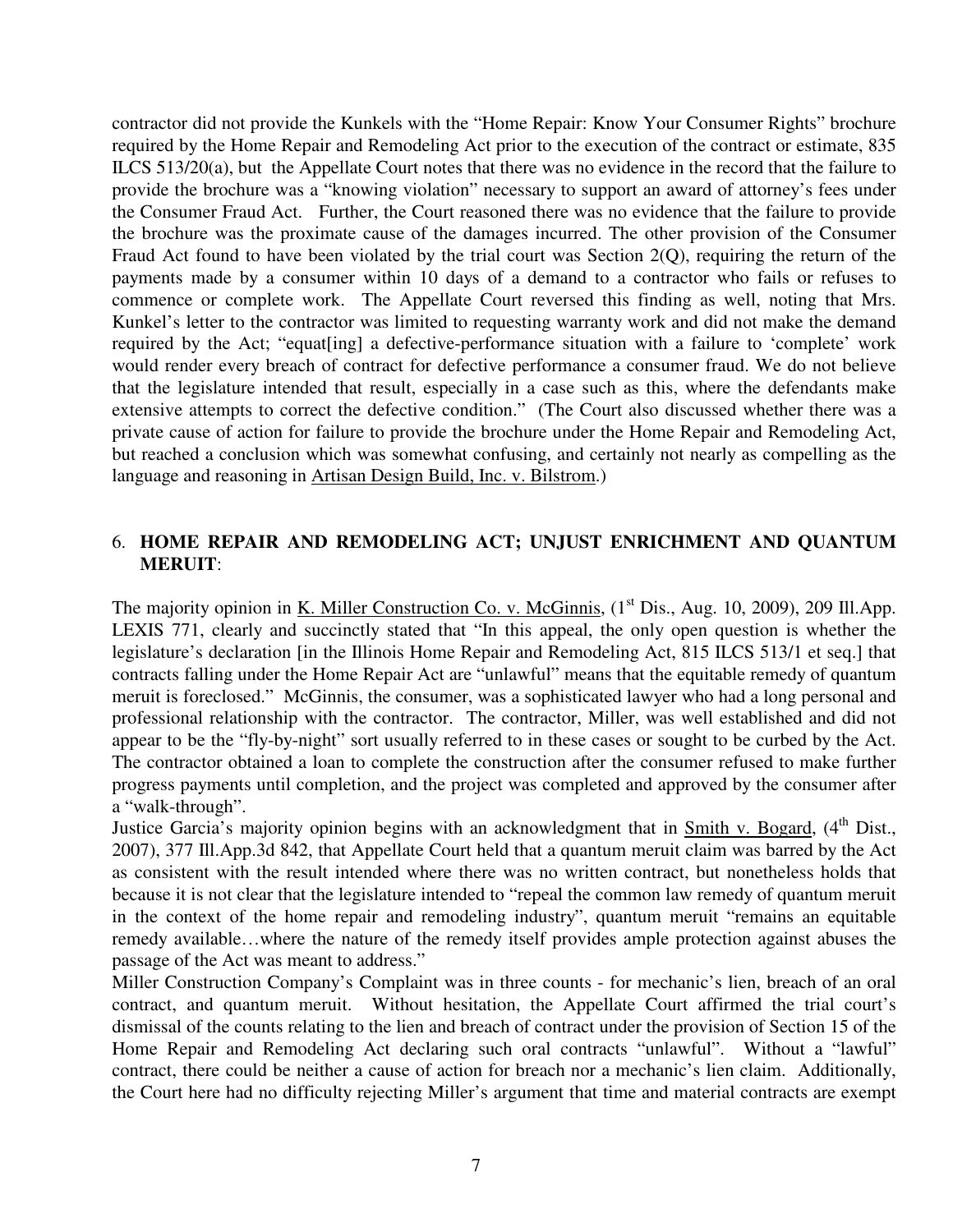from the Act because such contracts are not susceptible of "total cost" written contract or estimate. Neither did it have any difficulty in rejecting the contractor's argument that full performance of the work "provides a safe harbor" from the application of the Act. Struggling throughout the opinion with the possibility that "a consumer with Mr. McGinnis background [a lawyer] may be inclined to join such a "wrong" to gain an unjust enrichment from an honest, but uninformed, contractor", the majority holds that the use of the "ambiguous" word "unlawful" in the Act does indicate an legislative intent to "repeal the common law remedy of quantum meruit", regardless of the decision in Smith v. Bogard. Further criticizing the Fourth District opinion in Smith, Justice Garcia argues that the *Smith* Court did not explain in its decision how permitting quantum meruit actions "would reward deceptive practices and would be violative of public policy". Accordingly he argues that the purpose of the Act will be served without doing violence to the logic of the purpose of the Act because the contractor will not be able to recover on the "unlawful" oral contract and will be equitably limited to the value of his work under quantum meruit without permitting the consumer to be unjustly enriched. Recounting that quantum meruit has a "long and vigorous history in Illinois jurisprudence" and noting that the doctrine of *stare decisis* does not require the First District to follow the Fourth District decision in Smith, the majority reasoning pivots on the statement that "…outside the context of the [Home Repair and Remodeling Act], no party disputes that a trial on the quantum meruit claim will render justice to both Miller and the McGinnises…and allowing parties to litigate a quantum meruit claim is not inconsistent with promoting fair and honest practices in the business of home repair and remodeling, the public policy declared in the Act….quantum meruit limits a contractor's recovery to no more than he deserves for his work. In fact, to allow a homeowner to be unjustly enriched at the hands of an honest contractor may well be at odds with the public policy behind the Act."

Justice Wolfson's eloquent dissent begins: "Every once in a while a reviewing court has to choose between following the law and reaching a fair result. The majority reaches a fair result, but it does not follow the law." He does "...not agree with the idea that a contractor who acts unlawfully, in violation of the public policy made explicit in the statue, has the right to seek the equitable remedy of quantum meruit..." Citing the opinion in Smith that "Allowing a contractor a method of recovery when he has breached certain provisions of the Act would run afoul of the legislature's intent of protecting consumers, would reward deceptive practices, and would be violative of public policy…", Justice Wolfson's position is that "No authority has been cited, nor have I found any, supporting the proposition that an act declared unlawful by the legislature can be sanitized by filtering it through a court of equity...", and ends with a suggestion that "There is nothing new about the need to suggest the exercise of judicial self-restrain when it becomes tempting to intrude into the legislative field." Clear as it is to even Justice Wolfson that "…in this case it is the contractor who needs protecting…" nonetheless, "we would not be wrestling with this issue if the contractor had done what the statute clearly told him to do—put it in writing."

Justice Gordon adds his voice by "specially concurring in the result but not the judgment." The majority need not resort to the lengthy logic, distinction and history it employs in its opinion to justify its effort to do the right thing, but simply refer to the last line of Section 30 defining "Unlawful Acts", where the legislature states "This conduct is unlawful but is not exclusive nor meant to limit other kinds of methods, acts or practices that may be unfair or deceptive. This, Justice Gordon finds "leaves the door open to equitable remedies, such as the quantum meruit claim in this case. (Interestingly, Judge Robert J. Quinn of the Cook County Mechanics Lien Section authored a 25 page trial court opinion entered on October 6, 2008 in which, following a detailed review of the legislative intent and impact of the law he states" "A far more sensible approach, (than declaring all contracts unlawful and void for failure to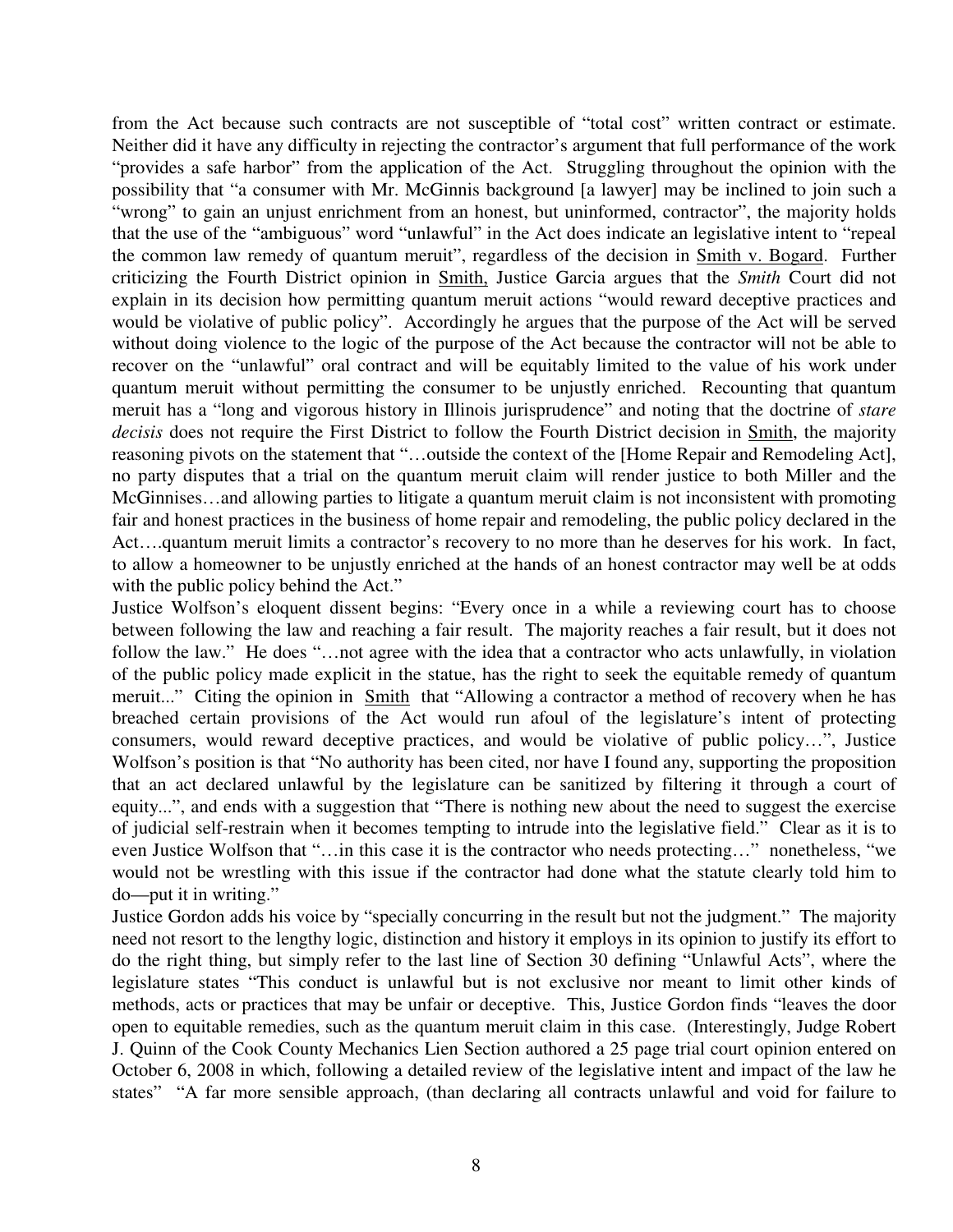comply with the Act), and one more in line with the intent of the legislature as expressed by the terms of the HRRA, would be to reject the argument that all violations should automatically result in summary dismissal, and allow trial courts to use the full remedial structure provided by the legislature for enforcement of the HRRA. This would necessarily include private actions under the Consumer Fraud Act…This would allow the court to consider the facts, the equities and the proofs to fashion an appropriate remedy. If there is a violation of the HRRRA and it results in damage to the consumer, the consumer will have an opportunity to prove it and be compensated accordingly. If there was no such damage and a technical violation only, the contractor would be allowed to recover fair compensation…As things stand, there can be no guarantee that a mindless application fo the HRRA will not result in a profoundly inappropriate result."

## **7. LANDLORD TENANT; COMMERCIAL LEASE, TENANT'S OBLIGATION TO REPLACE ROOF and RIGHT OF SETOFF:**

In 1994, Kerasotes Showplace Theatres received from Dickinson, Inc. an assignment of a 30 year lease . that originated in 1978 for space to occupy as a movie theatre upon which Dickinson had constructed an additional theater. Quincy Mall v. Kersotes Showplace Theatres, LLC, (4<sup>th</sup> Dist., 2009), 388 Ill.App.3d 820, 903 N.E.2d 887, 328 Ill.Dec. 227, The landlord was Quincy Malls, Inc. In 2003, Kerasotes inspected the roof of the theatre because of leaks, was advised that the roof would have to be replaced, not repaired, and sent a letter to the Mall requesting that the landlord replace the roof. The Mall rejected Kerasotes' position that the responsibility to replace the roof belonged to the landlord, noting that the lease provided "Tenant agrees during the term hereof to keep and maintain in good condition and repair, the demised premises and every part thereof, including without limitation the foundation, exterior walls, roof…" The tenant's response was that it was clear the roof had to be replaced not repaired, that the lease did not require the tenant to provide a new roof as opposed to making ordinary repairs, and since the landlord had not challenged the necessity of the replacement or estimated cost, but would not undertake the project, Kerasotes would replace the roof and take a setoff against the rent for the \$79,298 cost of the roof replacement. The roof was replaced in the spring and between June and December, 2005, Kerasotes set-off \$79,298 from its rent. In December, Quincy Mall filed suit to recover the unpaid rent under the lease. The tenant denied that any rent was due, counterclaimed for declaratory judgment that it was entitled to the setoff and requested a finding that the Mall was in breach of the lease for failing to replace the roof. The trial court granted summary judgment in favor of the tenant. On appeal, the Fourth District affirmed. Citing the First District decision in Sandleman v. Buckeye Realty, Inc., (1991), 216 Il.App.3d 226, 576 N.E.2d 1038, holding that "A general covenant of the tenant to repair, or to keep the premises in repair, merely binds him to make the ordinary repairs reasonably required to keep the premises in proper condition; it does not require him to make repairs involving structural changes, or to make renewals and replacements which would last a lifetime.", the Court here notes that in order "To shift this burden from the landlord to the tenant, the warrant for the change must be 'plainly discoverable' in the parties' lease." Like the Court in Sandleman, which held that the lease did not contain a plainly discoverable clause, the lease here in the section entitled "Maintenance of Building, etc." fell short of the clear and unambiguous language required. All that was clear in the Mall's lease was who was to repair the roof, not who was to replace it if necessary. Without a clear and unambiguous shifting of responsibility, the Mall was responsible for replacement. The Court also disagreed with the Mall's assertion that the tenant did not have a right to a setoff and suspense of rent payments when the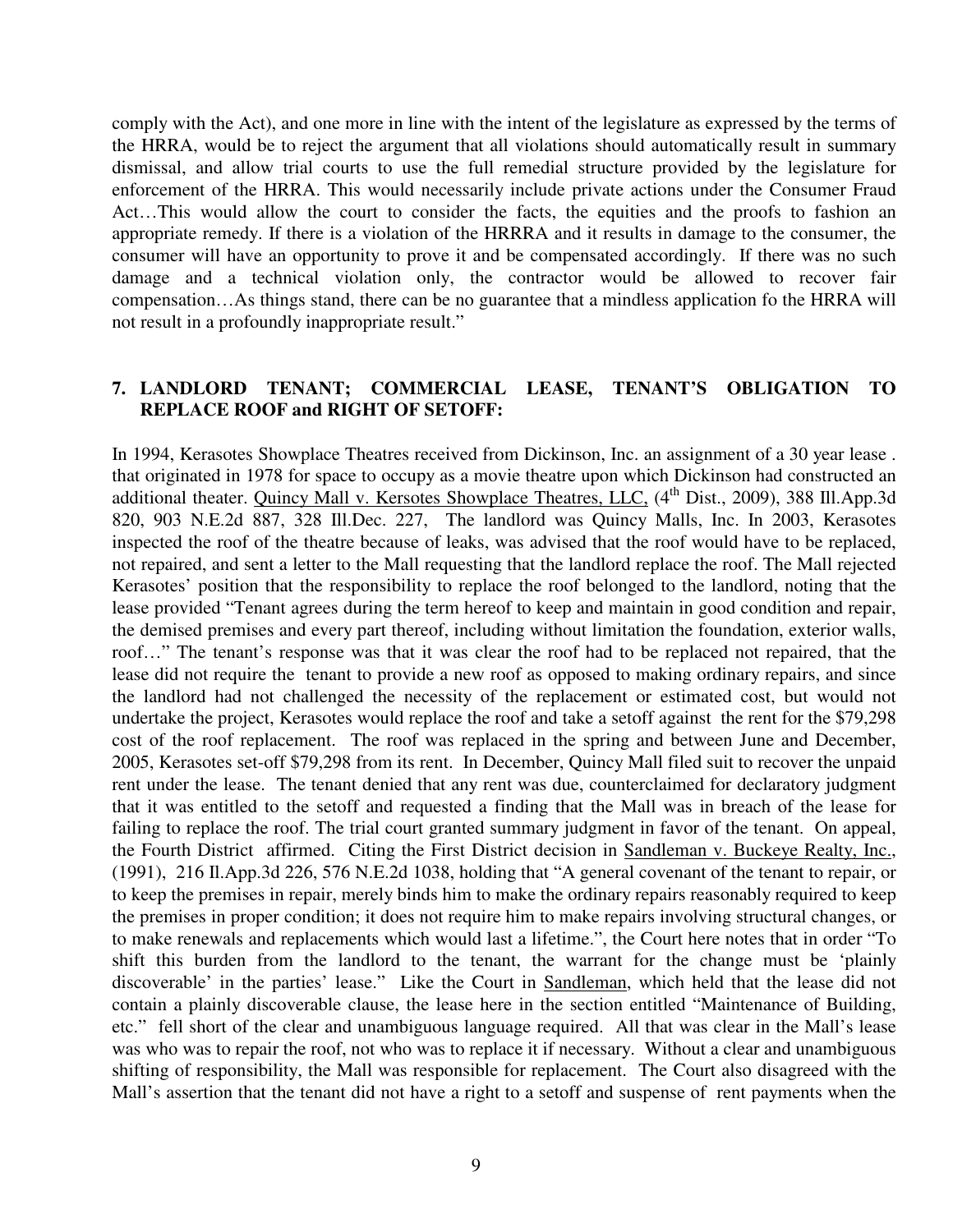landlord breaches a duty to repair or replace. The covenant to repair is separate and independent to the covenant to pay rent. Even though a landlord breaches its duties under the lease, the tenant nonetheless continues to be obligated to pay rent. "In short, the Mall was correct that Showplace's duty to pay rent was independent of the Mall's duty to replace the roof . However, Showplace was also correct that it met its duty to pay rent through the set off." While the duty to pay rent continues, the tenant can satisfy that duty with a setoff of the sums it has paid to correct the landlord's breach. "Thus, when a commercial landlord fails to replace a critical component of the leased premises, which is vital to the operation of its commercial tenant's business—in violation of the landlord's duty to do so, as previously discussed—the commercial tenant may set off such replacement cost provided that (1) the tenant has informed the landlord of the need to replace the necessary component, (2) the landlord failed to replace the necessary component in a timely manner, and (3) the tenant informed the landlord of its intent to set off the reasonable costs of the necessary replacement."

#### **8. LANDLORD TENANT; LIMITATION PERIOD FOR ACTION FOR DAMAGES UNDER THE CHICAGO LANDLORD TENANT ORDINANCE:**

In Landis v. Marc Realy LLC, (Il. S. Ct. No. 105568, Filed Decided May 21, 2009, Dissent added on Denial of Rehearing on October 16, 2009),

http://www.state.il.us/court/Opinions/SupremeCourt/2009/May/105568.pdf, Ken and Ana Landis filed a suite against their landlord, Marc Realty, LLC and Elliot Weiner, for damages based on the Chicago Residential Landlord Tenant Ordinance for failure to return their security deposit and accrued interest. The case would not be nearly as interesting or remarkable except for the fact that Landis waited more than four (4) years before filing suit. The long chain of events began when Landis reported a leak in their apartment, which the landlord was unable to repair. The parties agreed that Landis would be released from the lease even though their was more than a year remaining on the term, and their security deposit returned. Their monthly rent was \$4,500 per month for the first year, and \$4,600 per month for the second year. They had tendered a security deposit of \$8,400. They surrendered their keys on November 16, 2001, and moved out. On April 25, 2006, Landis filed a two-count suit for damages under the RLTO to recover their security deposit and interest, and defendants moved to dismiss the suit as untimely pursuant to 735 ILCS 5/13-202, which provides that "actions for damages ...for a statutory penalty…shall be commenced within 2 years next after the cause of action accrued." Landis responded that the action, based on the RLTO, was not a "statutory penalty, but was limited by 735 ILCS 2/13-205, (5 years "catch all"), or the 10 year limitation for written contracts in 735 ILCS 2/13- 206. The trial court dismissed the action, and the First District affirmed. The Supreme Court granted leave to appeal, noting that the appellate courts are split on the issue of whether Section 13-202 applies to ordinances, and affirmed as well, but not without some significant dissenting opinion.

Justice Burke begins noting that the case turns on the proper interpretation of the "statutory penalty" language contained in Section 13-202, and whether the RLTO is a "statute" as intended to be covered by this limitation period, or something else (i.e., a municipal ordinance not covered). Although the legislature did not include the word "ordinance" in the statute, and the dictionary definitions of "statutory" generally refer to legislature of a state or county, the Court applies the principal of statutory interpretation that gives the "fullest, rather than the narrowest, possible meaning", and concludes that "statutory" encompasses municipal ordinances because "To allow a plaintiff an additional three years to file a claim based on a municipal ordinance would, in the words of the defendants, 'elevate municipal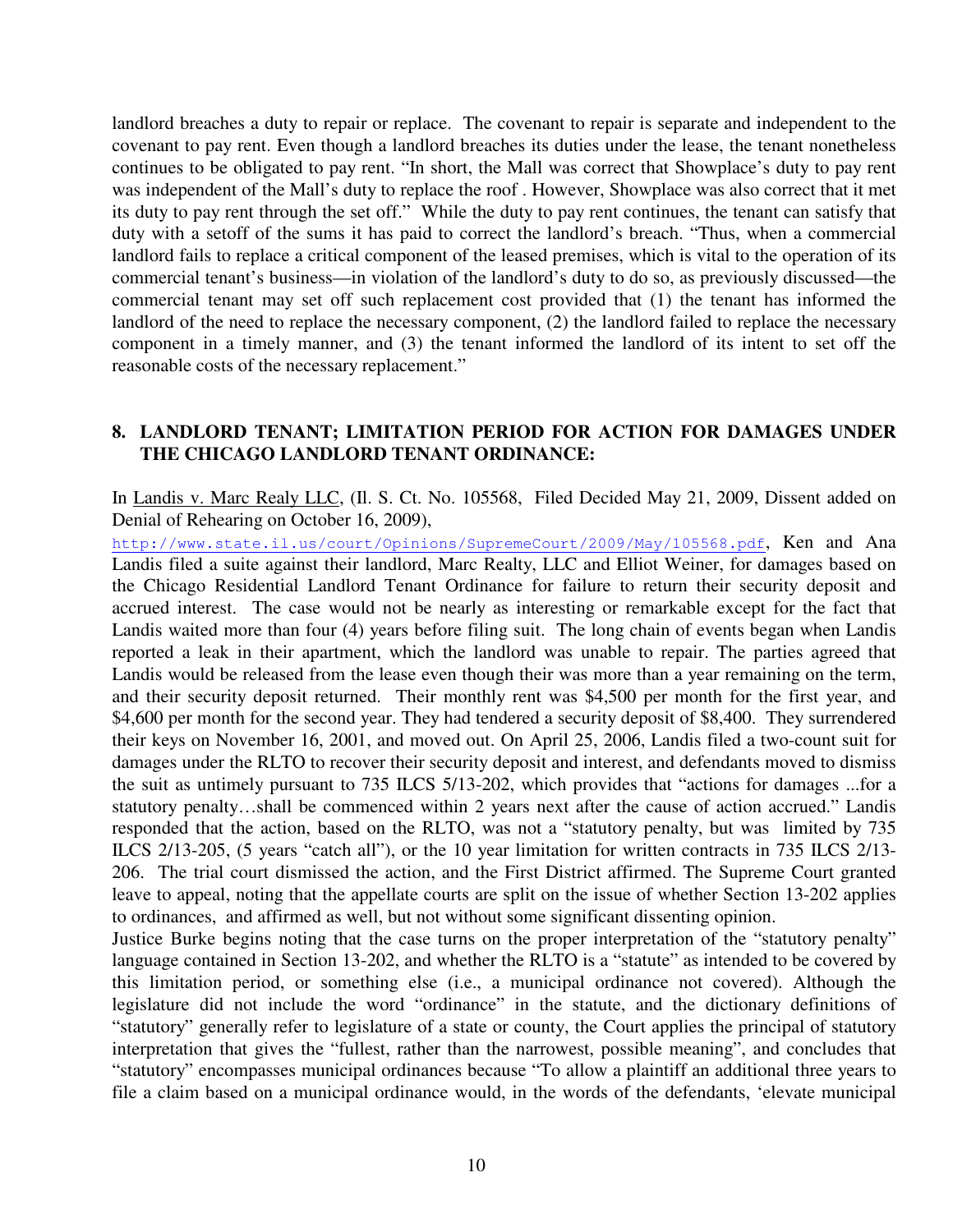law over state law." The Court's decision also considered the "consequences" that result from construing the language of the limitation legislation and found it "more reasonable to apply the two-year limitations period uniformly to all claims based on statutory penalties, whether they are imposed by state statute or by city ordinance." Justice Kilbride, joined by Karmeier, dissented: "I submit that the legislature did not intend to include municipal ordinances within the meaning of 'statutory penalty." Reviewing the dictionary definitions, as did the majority, Justice Kilbride concludes that the word "statute" is "unmistakably" understood to refer to the legislative actions of states or counties, and an "ordinance" refers solely to municipal enactments. There is, he reasons, no "ambiguity" as the majority asserts to justify its conclusion otherwise that the legislature intended "a broader meaning". To assure his dissent is clearly understood, Justice Kilbride restated his objections in a 'second dissent' upon the denial of the Landis petition for rehearing.

# 9. **LANDLORD TENANT; NOTICE BY POSTING ON OCCUPIED APARTMENT AND FAIR DEBT COLLECTION PRACTICES ACT:**

The world changed for attorneys in 1996 when the United States Supreme Court considered whether an attorney attempting to collect a car loan was subject to the Fair Debt Collection Practices Act in George W. Heintz v. Darlene Jenkins, (U.S. 1996), 514 U.S. 291, 115 S. Ct. 1489, 131 L.Ed. 395, and decided that he was, indeed. Since then, a continuing saga of cases and forms have been dealing with FDCPA and its impact. The Third District decision in American Management Consultant, LLC v. Carter, (3<sup>rd</sup>) Dist., 2009), 392 Ill.App.3d 39, 2009 Ill.App. LEXIS 530 , may have been decided on the narrower issue of whether the landlord's five day notice was correctly served, but there is a great deal of discussion about the FDCPA in the decision and another seminal landlord/tenant concept – notice by posting.

The residential apartment lease at issue contained a "monthly discount" of \$112.00 off the rent of \$675.00 a month if Carter paid on time. If, however, she paid late, (i.e., after the fifth day on the month), the rent was increased by \$75.00, and further increased by \$5.00 for each day until paid. An error occurred in the monthly statements issued by the property manager in June, 2007, when there was a "relocation credit" of \$101.00 improperly reflected on Carter's bill. Carter paid her monthly rent on time, deducted the \$112.00 discount and also deducted the \$101 relocation credit. The management company sent out another statement which withdrew the relocation credit and charged her the \$75 increased rent for failure to pay on time. Things escalated with the management company adding the additional \$5 per day charge, posting notices on Carter's door demanding additional sums and then culminating with a 5-Day Notice. 735 ILCS 5/9-211 provides that a 5-Day Notice can be posted rather than personally served, but only "in case no one is the actual possession of the premises". Here Carter was not only in possession on the date the notices were posted, but still in possession on the trial date. "Section 9-211 is an exclusive list of permissible deliver methods and must be strictly enforced…Although we recognize that defendant did receive notice of plaintiff's forcible entry and detainer action, strictly construing the statute, as we must, we hold that the method by which notice was 'served' requires a finding that defendant did not receive property notice and precludes plaintiff from obtaining relief under the statute…Without proper service of notice, the defendant's due process rights were violated and the court could not go forward on the purely statutory proceeding of forcible entry. "

Additionally, the decision recognizes that "no Illinois court has ever applied the FDCPA to a forcible entry and detainer action", and that in 1994, the Northern District of Illinois held that an action for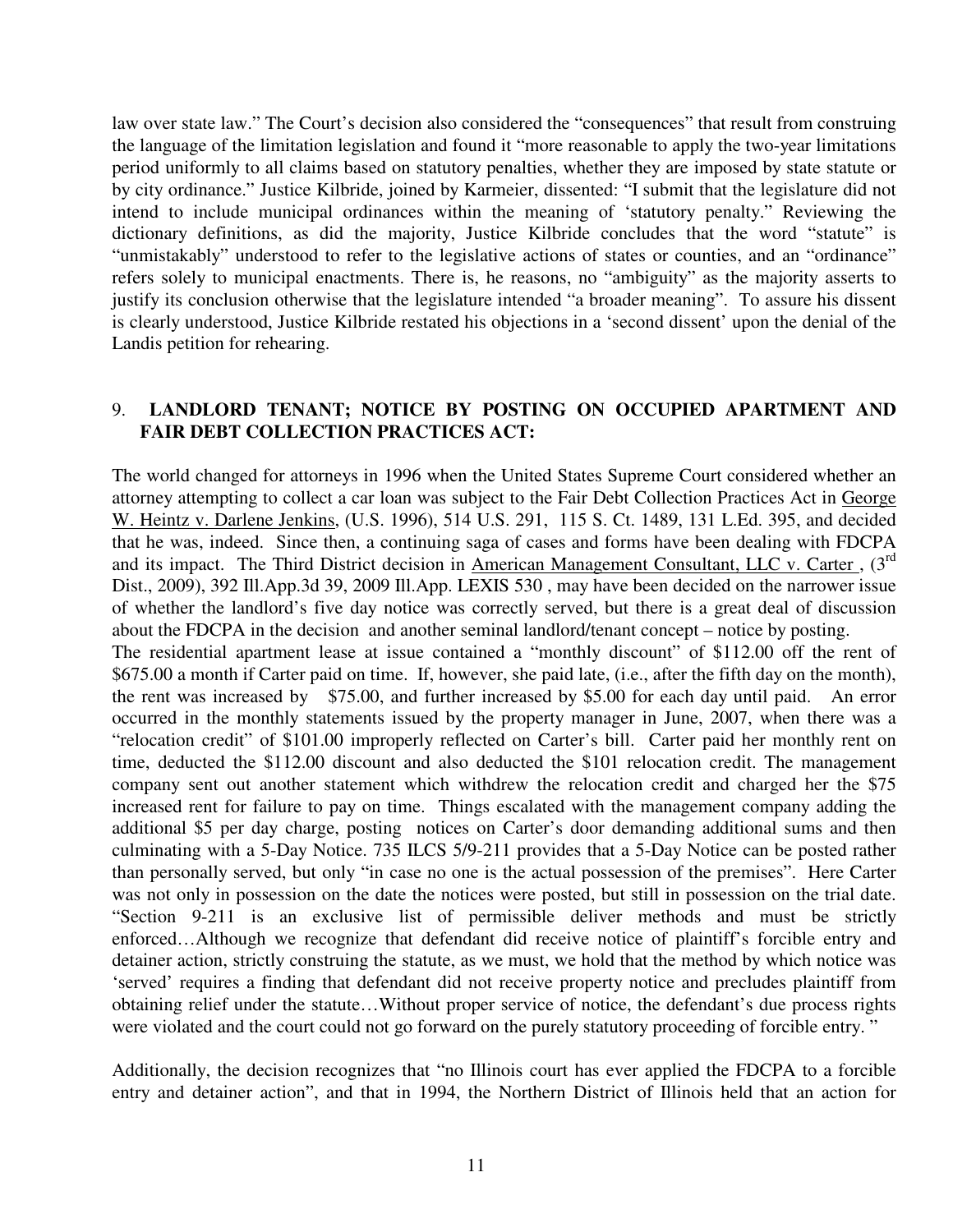possession under the Forcible Entry is not "an action to collect a debt" by the attorneys that had filed the suit, and entered summary judgment in an FDCPA action by the tenant in Galuska v. Blumenthal, (N.D. Ill. June 26, 1994). 1994 U.S. Dist. LEXIS 8785 Nonetheless, the Third District decision here "declines" to follow Galuska based on the reasoning that the purpose of the FDCPA applied to the procedures and tactics plaintiff employed here with the "discounts" and "increases" in the rent due. "Despite the FDCPA's failure to include past-due-rent in its explicit definition of "debt", we find that efforts to collect rent may (and in this case did) involve abusive collection practices…Accordingly, we now hold, as a matter of first impression, that lessors are required to comply with the FDCPA in their efforts to collect past due rent from their lessees." (Justice Wright and Schmidt specially concurred with Justice McDade's opinion, but the "thorough and instructive discussion of warranted concerns relating to the Fair Debt Collection Practices Act…are not determinative of the outcome of this appeal. I prefer to reserve an analysis of the merits of the complaint for another day…if and when a 5-day notice is properly served."

#### **10. MECHANICS LIENS; DAMAGES FOR A SUBSTANTIALLY PERFORMED CONTRACT AND ATTORNEYS FEES FOR FAILURE TO PAY WITHOUT JUST CAUSE:**

In O'Connor Construction Company, Inc. v. Belmont Harbor Home Development, LLC., (1<sup>st</sup> Dist., 2009) 391 Ill.App.3d 533, 909 N.E.2d 294, 330 Ill.Dec. 581, the carpenter subcontractor filed a suit against the against the general contractor, B2Bilt, Inc., and developer, Belmont Harbor Home Development, LLC in three counts alleging a mechanic's lien action, breach of contract, and quantum meruit/unjust enrichment. The subcontractor prevailed on its mechanic's lien and contract actions at the trial court, but appealed the trial court's measure of damages and denial of its attorney's fees.

O'Connor was hired by B2Bilt for the construction of a residential condominium project by the general contractor, and the general was to provide O'Connor with the building materials for the carpenter subcontractor to use in completing its work. The original contract was for \$320,000, but with change orders increased to \$351,989. B2Bilt, however, fell on hard times during the construction, the project fell behind in the work schedule, and the method of completion changed from a "floor-by-floor" to a "unit-by-unit-as-sold-basis", and a newly formed limited liability company, Park Plaza, took over as the general contractor and assumed its rights and duties under the contract. This included the duty to provide O'Connor with carpentry materials as the work progressed. Issues relating to a payment dispute were followed by a failure to provide materials to complete its work, and O'Connor filed a mechanic's lien claim notice. Park Plaza demanded O'Connor remove its lien notice, and terminated it as the carpentry subcontractor when it refused. The trial court found that Park Plaza breached the contract by its failure to provide materials in a timely manner so O'Connor could do its work, and found that O'Connor substantially performed its work under the contract.

On appeal, the First District reversed relating to the measure and calculation of damages. Based on the fact that the trial court found as a matter of fact that O'Connor had substantially performed the contract, its measure of damages employing a quantum meruit rather than the Restatement of Contracts calculation method, (i.e., the amount of the contract, (including profit), less the cost of completion by another party without a profit component), was inconsistent and incorrect. If the amount O'Connor was entitled to upon completion of the contract was \$351,989.00, and the trial court determined that the cost to complete the work after it was terminated was \$41,200, (\$52,800 less profit of \$11,600), after credit of previous payments of \$175,189.50, so that the balance due on the contract was \$176,799.50, and less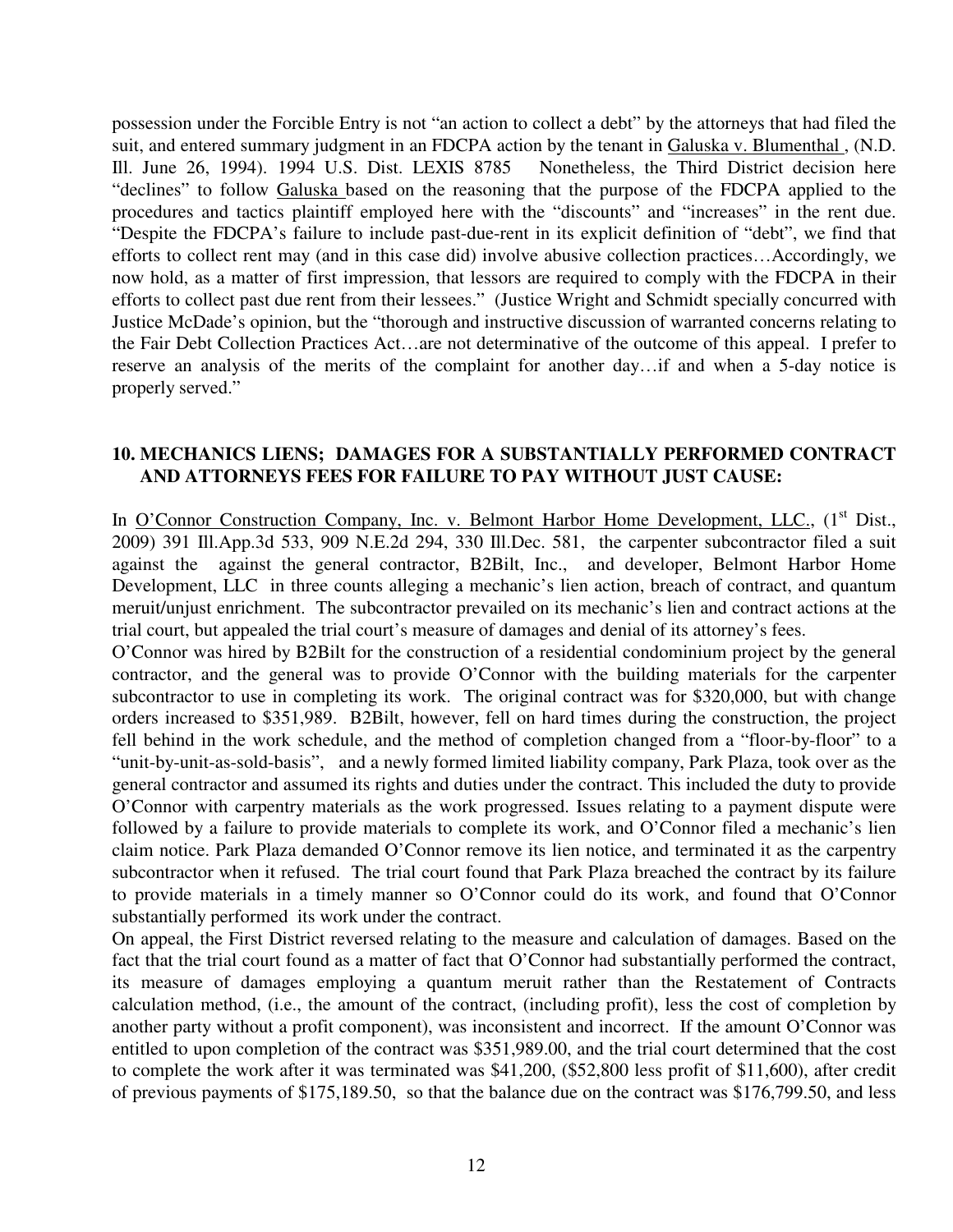a credit of the cost of completion of \$41,200, O'Conner, the Appellate Court reasoned, was entitled to damages of \$139,599.50, plus interest thereon, on the mechanic's lien claim. The trial court had also awarded \$50,876.50, (plus interest) on the second count. On that breach of contract claim, the Appellate Court also took the trial court to task for its award of damages, and characterized its award as an incorrect application of the quantum meruit theory as the basis for its calculation; "Accordingly we hold that the trial court erred in calculating its award of damages and therefore that award must be vacated and the case remanded for a proper calculation of the damages to which O'Connor is entitled under the theory of foreclosure of a mechanics lien and breach of contract." Although a bit veiled, it appears from the math examples used by the Appellate Court that its criticism was that the trial court failed to include a 'profit' component based on the contract in its award, and focused on the actual value of the work (quantum meruit) completed. Additionally, the reversal addressed the trial court's denial of attorney's fees to O'Connor under section 60/17 of the Mechanic's Lien Act. The trial court determined that the defendants had a good faith basis for refusing payment to O'Connor because it "frontloaded" its draw requests with its profit on the contract. This, the Appellate Court holds, was not inappropriate in any way. At trial the defendants admitted that they knew O'Connor was due at least the undisputed amount of \$47,562.19, and "offered no reasonable explanation for withholding payment on an amount which was not in dispute". Further, the Appellate Court held that including their profit in the payment requests was not improper: "But in fact O'Connor was properly seeking payment under the formula as we have discussed. That formula was the amount due to O'Connor under the contract, less the amount it would cost to complete the work.", and therefore the refusal "to pay the full amount due under the contract without just cause" entitled the subcontractor to attorneys fees under 770 ILCS 60/17.

## **11. MECHANIC'S LIEN; DEMAND FOR SWORN STATEMENT;QUANTUM MERUIT; OATH VS AFFIDAVIT:**

In Weydert Homes, Inc. vs. Kammes (No. 2-08-0768, filed 09-30-2009,  $2<sup>nd</sup>$  Dist.), Plaintiff general contractor agreed on January 11, 2007 to build a house for Defendant. On February 28, 2008, Plaintiff recorded a claim for mechanic's lien. Plaintiff's affidavit set forth that its attorney met with Defendant at a title company on March 28, 2008, at which time Defendant's attorney requested a "sworn' contractor's statement showing subcontractors and amounts owed them. On April 8, 2008 the attorney again requested a "current" sworn statement. Plaintiff furnished a sworn statement dated December 18, 2007 signed by Plaintiff's president but not notarized. When Plaintiff sued in 3 counts (mechanic's lien, breach of contract and *quantum meruit*) the trial court granted Defendant's 5/2-619(a)(9) Motion to Dismiss, agreeing that Plaintiff's refusal to provide a sworn statement defeated the lien claim and the breach of contract claim, and also agreeing that the *quantum meruit* count should be dismissed because Plaintiff had pleaded the existence of an express written contract.

The opinion by Justice Zenoff stated that the rights created under the Mechanic's Lien Act are statutory and in derogation of common law, and the technical and procedural requirements necessary to invoke the Act are strictly construed; once procedural requirements are satisfied, "the Act is liberally construed in order to accomplish its remedial purpose." Next the court reviewed Article 5 of the Act and found that the statement referred to therein must be "in writing, under oath or verified by affidavit…" The opinion recites the express language to be provided in the statement (is it merely a "tip sheet"? – *ed*.) and considered Plaintiff's argument that the December 18<sup>th</sup> statement complied with the Act because it was "under oath" and therefore satisfied the Act's requirement. The court discussed the differences between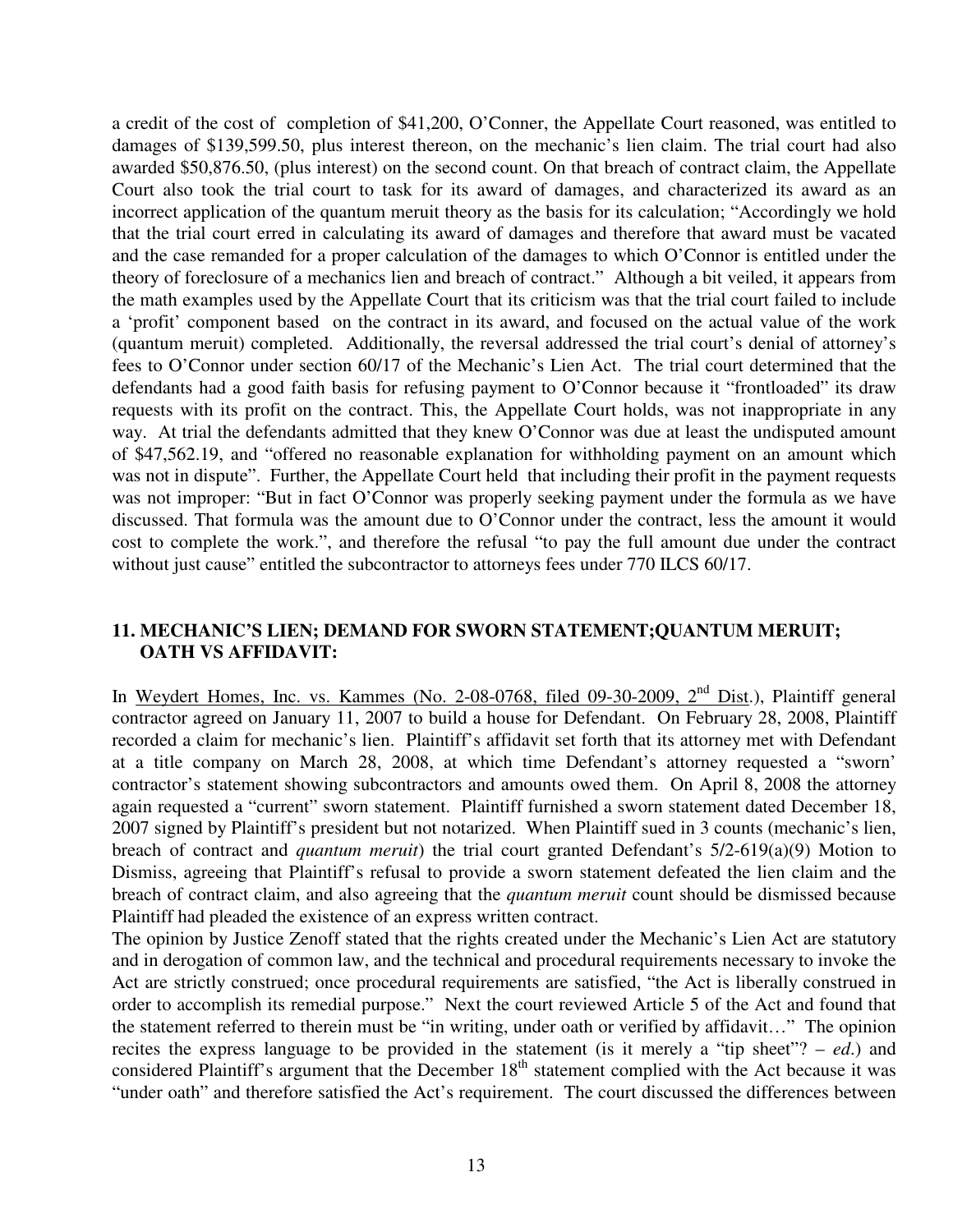oaths (a form of attestation by which a person is bound by conscience to act truthfully or a pledge) and affidavits (a voluntary statement of fact under oath sworn to or affirmed before one with authority to administer oaths and certified under seal of office) and found that the two are not the same and were not intended by the legislature to be used interchangeably. The Court found that the December 18th statement was not an affidavit but also did not constitute an oath, which requires, under the Oaths and Affirmations Act (citation omitted) that whenever a person is required to take an oath it shall be administered by a person so empowered (e.g., a judge, clerk, notary, etc.). Here the oath was not administered as required by statute, and the court rejects Plaintiff's argument that parol evidence be admitted, noting that Plaintiff could have tendered an affidavit in response to Defendant's Motion to Dismiss, agreeing with the trial court that the statement failed to comply with section 5.

The court also rejected Plaintiff's argument that the purpose of section 5 was met because defendant had notice of all subcontractors' claims, refusing to read into the procedural requirements a limitation the legislature did not express and distinguishing Northwest Millwork Co. vs. Komperda, 338 Ill. App. 3<sup>rd</sup> 997 (2003), where the failure to furnish a sworn statement was held not preclude a breach of contract claim. The court stated that "it is well settled that the creation of a mechanics lien is entirely governed by the Act, and the rules of equity jurisprudence are irrelevant at this stage" (cf. the HRRA - *ed*.). "Courts should not extend mechanic's liens 'to cases not provided for by the language of the Act even though they may fall within its reason'" (citation omitted).

Regarding the breach of contract count, the court cited Ambrose vs. Biggs (156 Ill. App.  $3^{rd}$  515 (1987) for the proposition that an owner who does not receive a sworn statement and therefore is not protected from potential subcontractor's claims is justified in not paying the contract and thus is not in breach of contract. However, in *Northwest Millwork*, as in the case at bar, by the time the contractor who failed to provide the sworn statement had filed suit it was long after the 90-day period for subcontractors to file lien claims and the owner could not claim actual prejudice or exposure to lien claims, so *Ambrose* is not controlling. Defendant asserted the December  $18<sup>th</sup>$  statement he received was false and thus he was still subject to lien claims, but the court held that Defendant could not refuse to rely on the unsworn statement to defeat the lien count and then rely on it to defeat the breach of contract count.

Regarding the last count, the court stated that the fact that Plaintiff pleaded the existence of a written contract did not preclude pleading *quantum meruit* in the alternative, and cited Fieldcrest Builders, Inc. vs. Antonucci, 311 Ill.App.  $3^{rd}$  597 (1999) for the proposition that "a contractor who is not entitled to a mechanic's lien because he did not substantially perform in a workmanlike manner is limited to recovery in *quantum meruit*". Here, the trial court's finding was premature due to the motion that addressed the pleadings and the lack of evidence heard regarding contract formation. Plaintiffs' reliance on cases involving subcontractors' sole remedy under the Act was found misplaced. The court distinguished the facts of another case cited by Plaintiff involving the bad faith of a contractor and summed up its reversal of the dismissal of count III with the observation "[i]f the technicality was not sufficiently egregious to deny plaintiff recovery for breach of contract, it is not sufficiently egregious to deny its claim for *quantum meruit*."

# **12. MECHANIC'S LIENS; NOTICE/FILING AGAINST PUBLIC FUNDS AND NOTICE OF SUIT:**

Mechanic's Liens are technical and complex enough. Add in a lien against public funds and the notice requirements together with a recent change in the statute, and there you have real complexity, as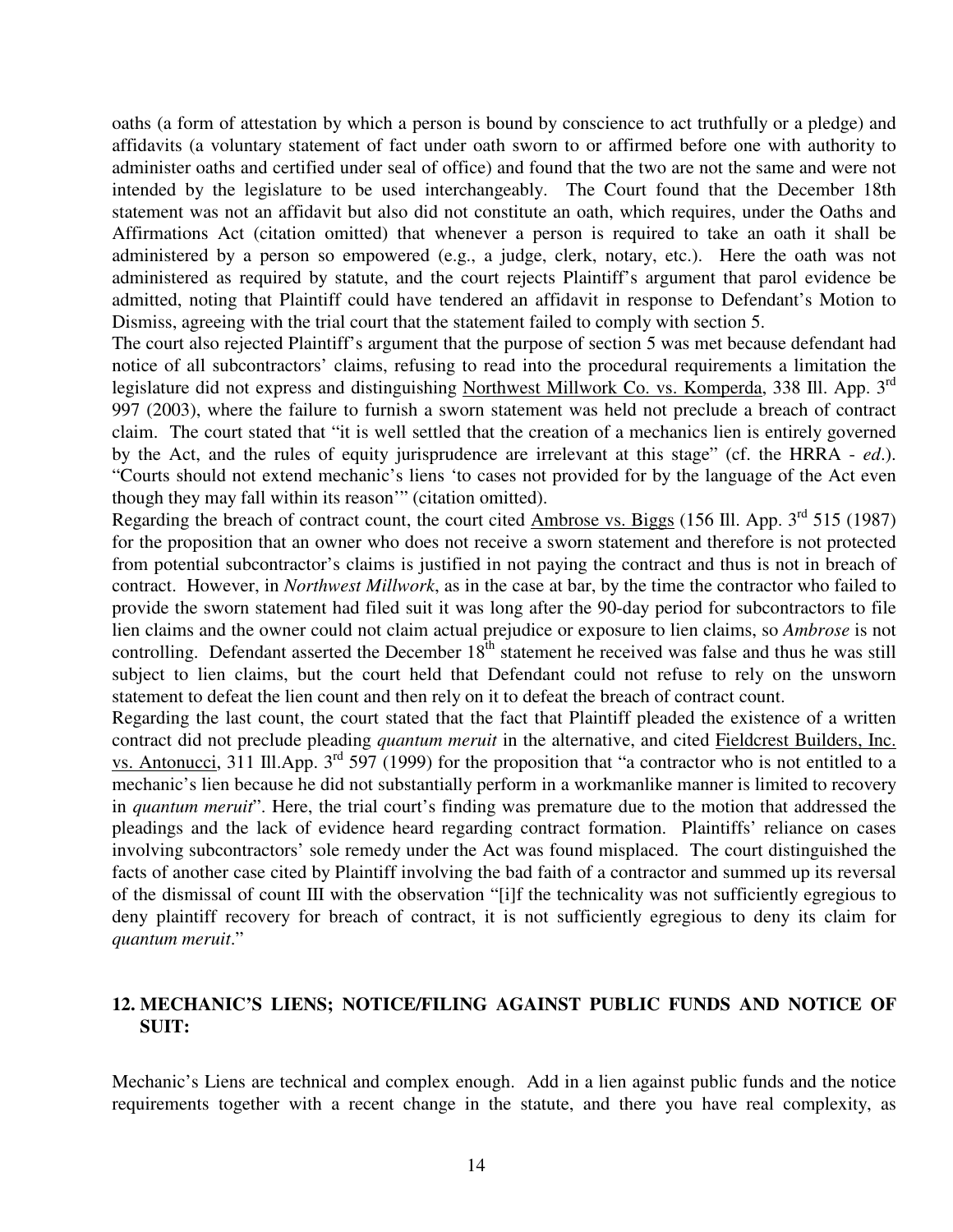illustrated in the warning case Speedy Gonzalez Landscape, Inc. v. OCA Construction, Inc., (1<sup>st</sup> Dist., Oct., 2008), 385 Ill.App.3d 699, 896 N.E.2d 494, 324 Ill.Dec. 708. Speedy Gonzalez was a subcontractor hired to do hauling, disposal and replacement of rock and gravel by OCA for site preparation of the New Westinghouse High School project. OCA was the general contractor on this public funds project administered by the Public Buildings Commission of Chicago, (PBC). When it was not paid timely, Speedy Gonzalez claimed it was due approximately \$697,000 and served notice of its mechanic's lien claim on the public funds held by the PBC for payment to OCA in excess of \$1.3 on December 20, 2006. Ninety days later, it filed its complaint in the Circuit Court requesting an accounting of the sums due to it under Section 23 of the Mechanics Lien Act *then in effect*. It did not, however, deliver a copy of the complaint it had filed until 30 days thereafter on April 20, 2007, 120 days after serving notice of its lien claim. OCA moved the trial court to dismiss Speedy Gonazalez' complaint under Section 2-619 asserting that the failure to serve the municipal corporation (PBC) within 90 days of the lien notice as required by Section 23 barred the action. The trial court agreed and dismissed the case. Section 23 of the Mechanics Lien Act governs public fund lien claims, and requires that a subcontractor must first provide written notice of his claim to the clerk or secretary of the municipal corporation contracting with the general contractors, furnish a copy of the notice to the general contractor, and then, within 90 days after giving the notice, file a complaint for accounting in the circuit court, make the contractor a party to the suit, and deliver a copy of the complaint to the municipal corporation. (770 ILCS 60/23(b). The Act provides that "failure to commence proceedings within 90 days after giving notice of the lien terminates the lien." Here, Speedy Gonzalez gave its notice of lien and filed the complaint timely, but did not deliver a copy of the complaint to the PBC within the 90 days and only on the  $120<sup>th</sup>$  day after the notice, and the trial court held this failure caused a termination of the lien, even though the suit was timely filed. The Court noted that the purpose of the procedure relating to the public funds was to provide for the clerk or secretary of the municipal corporation to withhold sufficient funds to pay the subcontractor's claim from the general contractor's funds for a limited period - 90 days. Then, the statute provides, the funds "shall be released for payment to the [general] contractor unless the person claiming the lien shall have instituted proceedings and delivered to the clerk or secretary a copy of the complaint. (770 ILCS 60/23(b). Accordingly, the Court held, when the 90 days after notice is received passes, the municipal corporation is to release the funds unless it receives notice of the filing of the law suit for accounting. That did not occur in this case until the  $120<sup>th</sup>$  day, 30 days after the funds were released by the municipal corporation according to the statute; "However, if the party claiming the lien does not institute proceedings and deliver to the clerk or secretary a copy of the complaint within that 90-day period, section 23(b) then in effect authorizes the disbursement of the funds to the contractor, effectively terminating the lien claim." (emphasis in original). The failure to deliver a copy of the complaint to the PBC by Speedy Gonzalez, (poetic, eh?) was "fatal to its cause of action."

Moreover, it should be noted that throughout this opinion, the Court refers to Section 23(b) as it was "then in effect"; i.e., in 2006 when the notice was given and 2007 when the complaint was filed. Since then, Public Act 95-274, effective August 17, 2007 re-wrote Section 23(b), and, while keeping the 90 day filing of the complaint following notice of lien limitation, has amended the law to provide for notice to the municipal corporation within 10 days of the filing of the complaint. There are a number of other substantive changes with this amendment, making an already complex are of the law perhaps even more so, and certainly more 'technical'.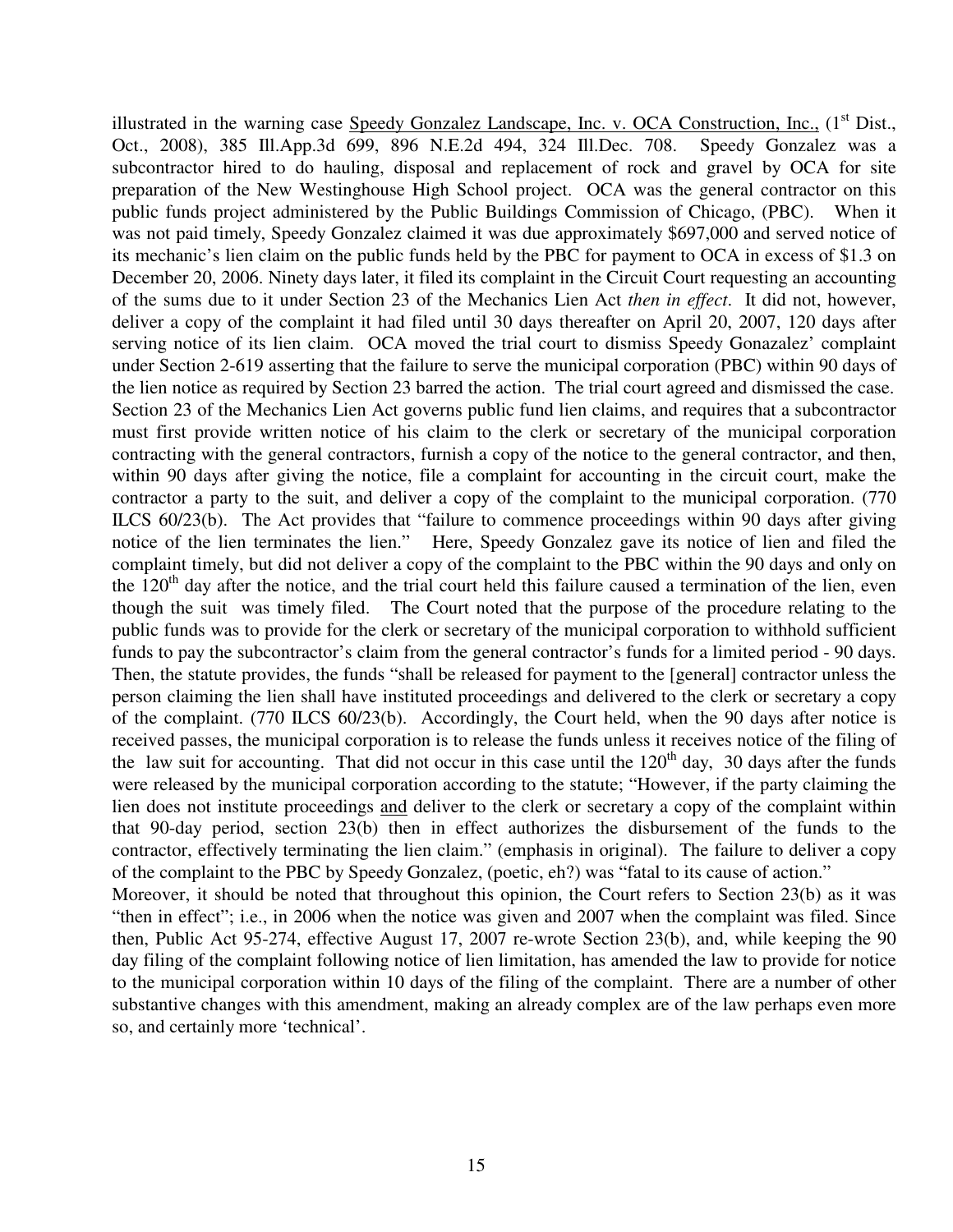#### **13. MORTGAGE FORECLOSURE; MOTION TO DISMISS BASED ON FHA REGULATIONS:**

In an recessionary economy, with the resulting volume of mortgage foreclosures, review of a case like Hayes v. M & T Mortgage Corporation, (1<sup>st</sup> Dist., March 25, 2009), 389 Ill.App.3d 388, 906 N.E.2d 638, 329 Ill.Dec. 440, (leave to appeal to the Illinois Supreme Court denied September 30, 2009, 2009 Ill.LEXIS 1733), is probably a good idea to assure that the claims bantered about on the internet and by earnest but desperate defendants do not sway us too easily.

Hayes borrowed \$288,000 from Old Second Mortgage Company to rehabilitate her residential property in Chicago. The mortgage was FHA insured and serviced by M & T Mortgage Company. Loan funds were held in escrow to be disbursed to contractors as the rehabilitation progressed. Hayes filed a suit contending payments to a contractor, Custom Home Built Improvement, were improper because the contractor's work was unsatisfactory. She also alleged that Old Second and Custom Home Built Improvement committed fraud in colluding in a scheme whereby the contractor received payment for its substandard work because the lender did not inspect the contractor's work as required by FHA regulations. She defaulted on the mortgage and M & T Mortgage Company, (to whom the servicing of the loan had been transferred by Old Second), brought a foreclosure action by counterclaim within Hayes' action for damages. Hayes filed a motion to dismiss the counterclaim, alleging that the lender had failed to comply with the FHA regulations, and therefore could not begin foreclosure. The lender filed its motion to dismiss Hayes' complaint. In response to the Hayes' 2-615 motion to dismiss, the lender argued that the alleged breaches of the FHA regulations were not apparent from the face of the pleadings, and therefore the motion was inappropriately brought. In response to Hayes' 2-619 motion, the lender argued that because it was based on factual allegations unsupported by affidavit (i.e., the alleged breaches of FHA regulations), it, too, could not be granted. The trial court denied Hayes' motions to dismiss the foreclosure, and she was eventually defaulted when she failed to answer the counterclaim for foreclosure. She appealed from the order confirming the foreclosure sale.

The First District affirmed the trial court in a decision that reviews the well established rule in Bankers Life v. Denton,  $(1^{st}$  Dist., 1983), 120 Ill.App.3d 576, that breaches of HUD regulations are a valid defense to foreclosure. (In Denton, the breached HUD regulations required an effort at a face-to-face interview by a lender before foreclosing an FHA insured mortgage.) The regulations relied upon by Hayes related to an obligation to appoint an inspector to supervise the work of contractors in rehabilitation projects funded by FHA insured mortgages. This was the alleged failure Hayes relied upon as her defense of the foreclosure and basis for an action for damages. The mortgage documents, however, only stated "in many circumstances regulations issued by the Secretary will limit Lender's rights…[and] this Security Instrument does not authorize acceleration or foreclosure if not permitted by regulations of the Secretary." The Court found that this reference fell short of indicating that the parties intended to incorporate the regulations, in their entirety, into their mortgage, and that do have done so, the mortgage would have had to "display an intention to completely adopt that document, not merely require compliance with specified portions.", and not merely acknowledge "that the lender's foreclosure rights under the mortgage are subordinate to applicable HUD regulation; they do not demonstrate an intent to make each loan regulation enforceable under the partie's agreement." Moreover, while the regulations are intended to govern the administration of FHA insured mortgages, it is well established that they do not create a private cause of action, such as Hayes' action for damages. The regulations are the rules HUD imposes on lenders, and "do not control directly the relationship between the mortgagor and mortgagee and may not be invoked by the mortgagor as sword in an offensive cause of action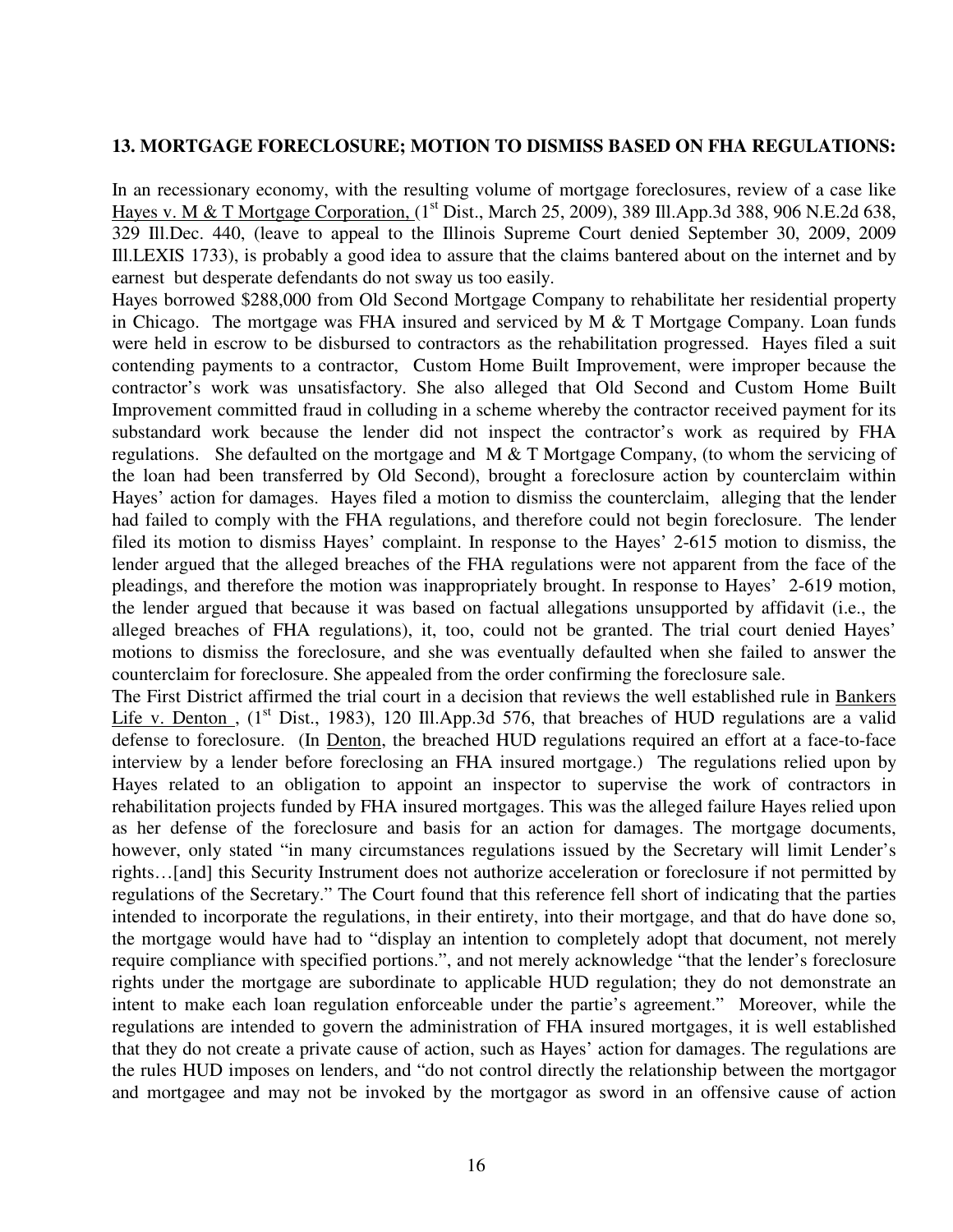against the mortgagee, citing a Court of Appeals of Maryland decision. Rejecting the argument that satisfaction of the HUD regulations was a condition precedent to foreclosure, (similar to the theory in Denton), the Court holds that "The issue of the lenders' compliance with federal regulations was thus an affirmative matter not properly raised as a basis for a 2-615 motion.", because the provisions of the Illinois Mortgage Foreclosure Law setting forth the statutory allegations for a complaint (735 ILCS 5/15- 1504), do not require a pleading of compliance with federal regulations in the complaint. (This is an argument that will likely be grasped quickly by lender's attorneys responding to the often plead motions to dismiss foreclosure cases for 'standing' under Section 2-615 [*ed*].) The fact that the appeal was very likely not well presented appears from the Court's response to the appellant's argument that the attorney's fees award was unsupported by the evidence. Noting that neither the evidence of the attorney's fee request nor the report of sale were in the appellate record, the Court could not review the sufficiency of the documentation of the fees or the report of sale "and must resolve the doubt created by the inadequacy of the record by affirming the circuit court."

#### **14. REAL ESTATE TAXES; THE TIMING OF BECOMING AN INTERESTED PERSON TO REDEEM:**

In order to redeem real estate taxes, the party redeeming must have an interest in the real estate. In the recent case of In re Application of the Country Treasurer v. Ezra Chaim Properties, LLC, (2<sup>nd</sup> Dist., August 27, 2009, No. 2-08-0755), 2009 Ill.App.LEXIS 809, the Second District considered and ruled on the 'timing' of the acquisition of that interest and found in favor of the redeeming party. A.P. Properties, Inc. bought the delinquent real estate taxes of residential property of Shirley Dietrich in Gurnee, Illinois, when she failed to pay the 2003 taxes. The tax sale was held on December 6, 2004, and the redemption period was set to expire on August 7, 2007. On April 10, 2007, A.P. Properties filed its petition for a tax deed with the Circuit Court. On August 7, 2007, however, at the last possible moment, Ezra Chaim Properties redeemed the taxes. Thereafter, A.P Properties filed a petition to expunge the redemption in the pending tax deed petition proceeding, alleging that Ezra Chaim Properties did not have an interest in the real estate as required by statute, 35 ILCS 200/21-345. Ezra filed a response attaching a contract dated August 6, 2007 by which Shirley Dietrich agreed to sell the property to Ezra for \$10,000, provided Ezra redeemed the taxes for \$17,833.05, paid the outstanding homeowner's association dues and paid Dietrich the additional sum of \$65,000 when Shirley surrendered possession to Ezra nine months later. The response also attached a "declaration of interest" in the premises by Ezra, which was recorded in the Lake County Recorder's Office on August 7, 2007, and a deed from Dietrich to Ezra recorded on August 9, 2007. The trial court granted Ezra's petition for summary judgment finding that there was no material issue of fact that Shirley had conveyed and interest to allow Ezra to redeem, and that the Illinois Mortgage Rescue Fraud Act (765 ILCS 940/5) was not applicable to the transaction. The various depositions and affidavits submitted to the trial court indicated that Dietrich was fully aware of the last date to redeem, contacted AP Properties to request and extension of time so that she could redeem, and met with the principals Ezra Chaim Properties in her home, surrounded by several of her relatives, who witnesses the execution of the contract on August 6, 2007. The next day, Shirley went to Chase Bank where Ezra paid her the \$10,000 due on the contract and her signature on the deed was notarized by a bank employee. After leaving the bank, Shirley and the Ezra principals went to the Lake County courthouse where Ezra redeemed the taxes, then Ezra recorded the declaration of interest and paid her past due homeowners' association dues.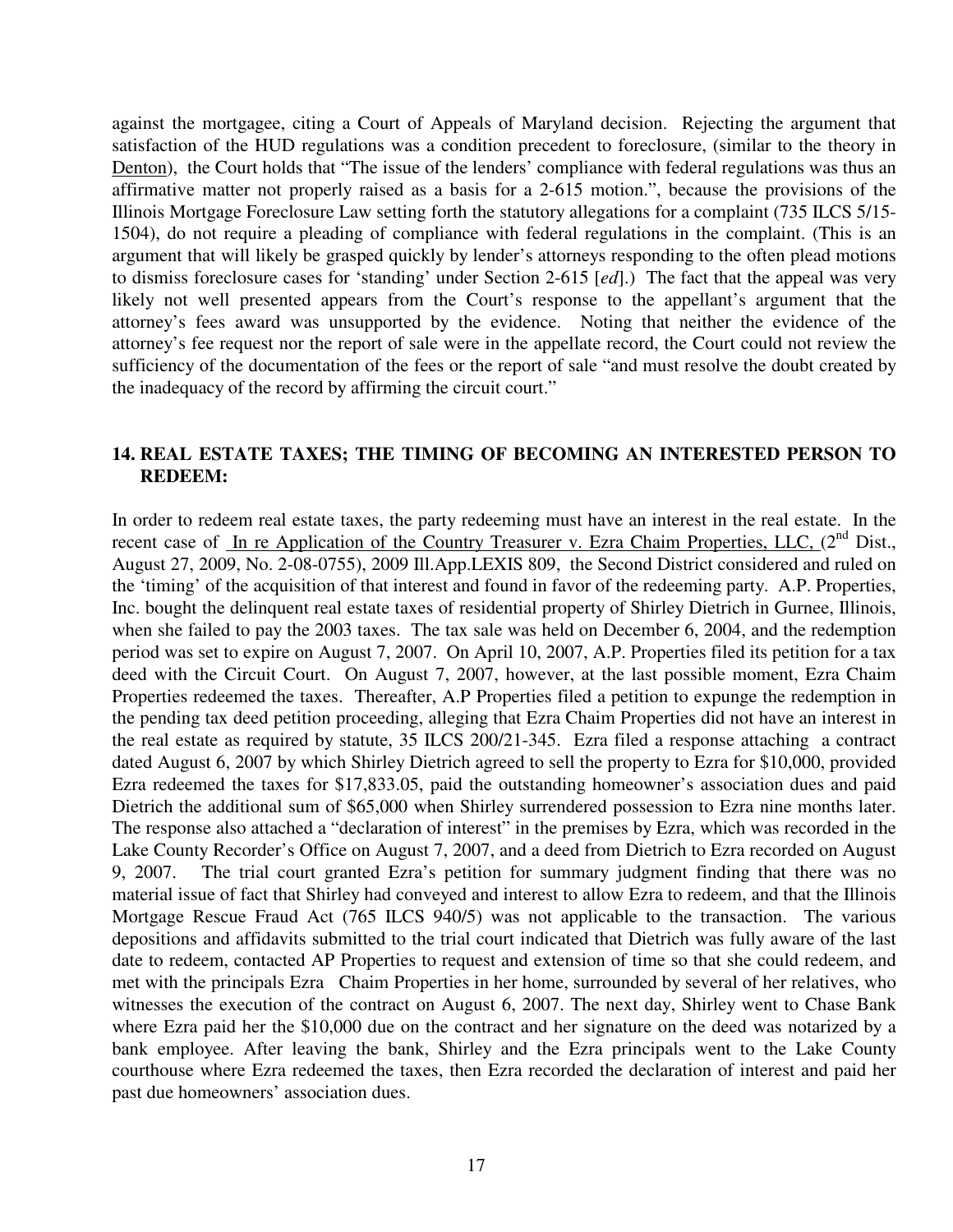The trial court held that because it entered into the contract with Shirley prior to the expiration of the redemption period, it had a right to redeem and granted summary judgment to Ezra Chaim Properties. The Second District affirmed. Noting that "The primary purpose of the tax sales provisions of the Property Tax Code is to coerce tax delinquent property owners to pay their taxes, not to assist tax petitioners in depriving the actual owners of their property.", the Court also enunciates that "A tax certificate holder's right to a deed is subservient to the owner or interested person's right to redeem." The property tax code provides that a redemption can be made only by those persons having an interest in the property, but also presumptively states that "Any redemption shall be presumed to have been made by or on behalf of the owners and persons interested in the property…[and] No redemption shall be held invalid by reason of the failure of the person redeeming to have recorded or filed the document evidencing an interest in the property prior to redemption." Based on these provisions in the Code, the fact that the deed from Shirley to Ezra was not recorded until two days after the redemption on August 9, 2007, did not render the redemption by a person not interested in the property. The interest was created by the contract on the day before the redemption expired, the redemption was timely, and the fact that the deed was later recorded did not create a problem; especially because of the statutory presumption in favor of redemption. Moreover, A.P. Properties' rather creative attempt to employ the Mortgage Rescue Fraud Act (765 ILCS 940/5) to invalidate the transaction between Shirley and Ezra was rejected. The Act only applies to transactions where the owner is offered a right to re-purchase the real estate from the rescuer. Shirley had no option to repurchase here, and the transaction therefore was not a "distressed property conveyance" as defined by the Act. . It was also undisputed that Shirley was not complaining about the transaction, and A.P. Properties had no standing to challenge the conveyance that created an interest under the Act since it was not a consumer/owner of the real estate.

## **15. REAL ESTATE TAXES; TAX DEEDS AND NOTICE TO SUBSEQUENT TAX PURCHASERS:**

In re Application of the County Collector, (Edward Scott, LLC v. Nadine Sackor), (1<sup>st</sup> Dist., 2009), 391 Ill.App.3d 656, 909 N.E.2d 337, 330 Ill.Dec. 624, the Court was confronted with the competing claims of two separate scavenger tax sales purchasers, (although they were represented by the same attorney…). Green, Inc., (Edward Scott, LLC's predecessor) purchased the 2000 and 2001 taxes at the 2003 scavenger sale on two vacant properties located in Riverdale, Illinois. Thereafter, at the 2005 scavenger sale, Nadine Sackor purchased tax certificates for the same properties relating to the 2002 and 2003 tax years. In May, 2006, a tax deed petition and lis pendens notice was filed on behalf of Sackor by attorney Judd Harris. In July 2006, the same attorney file a petition for tax deed on behalf of Green, Inc. Green served "Take Notices" as required by the statute on a number of persons and entities based on a title search and published a notice in the Chicago Daily Law Bulletin, but did not service a notice on Sackor. Instead, on October 5, 2006, Green redeemed from the Sackor tax sale. When Green thereafter attempted to proceed in the tax deed case, Sackor filed a *pro se* objection to the issuance of the tax deed stating that she had not received a notice as required by 35 ILCS 22-10 through 22-25 as one of the "parties interested in the property". (The petition also alleged that her attorney "intentionally, deceitfully and fraudulently with malice has proceeded on the behalf of Green, Inc.", to which the Appellate Court noted that the Supreme Court and ARDC has exclusive jurisdiction and a complaint had been filed against Harris.) The trial court denied Scott's, (who had then substituted for Green), petition for a tax deed based on Sackor's objection, finding that she was a necessary party entitled to notice within 3 and 5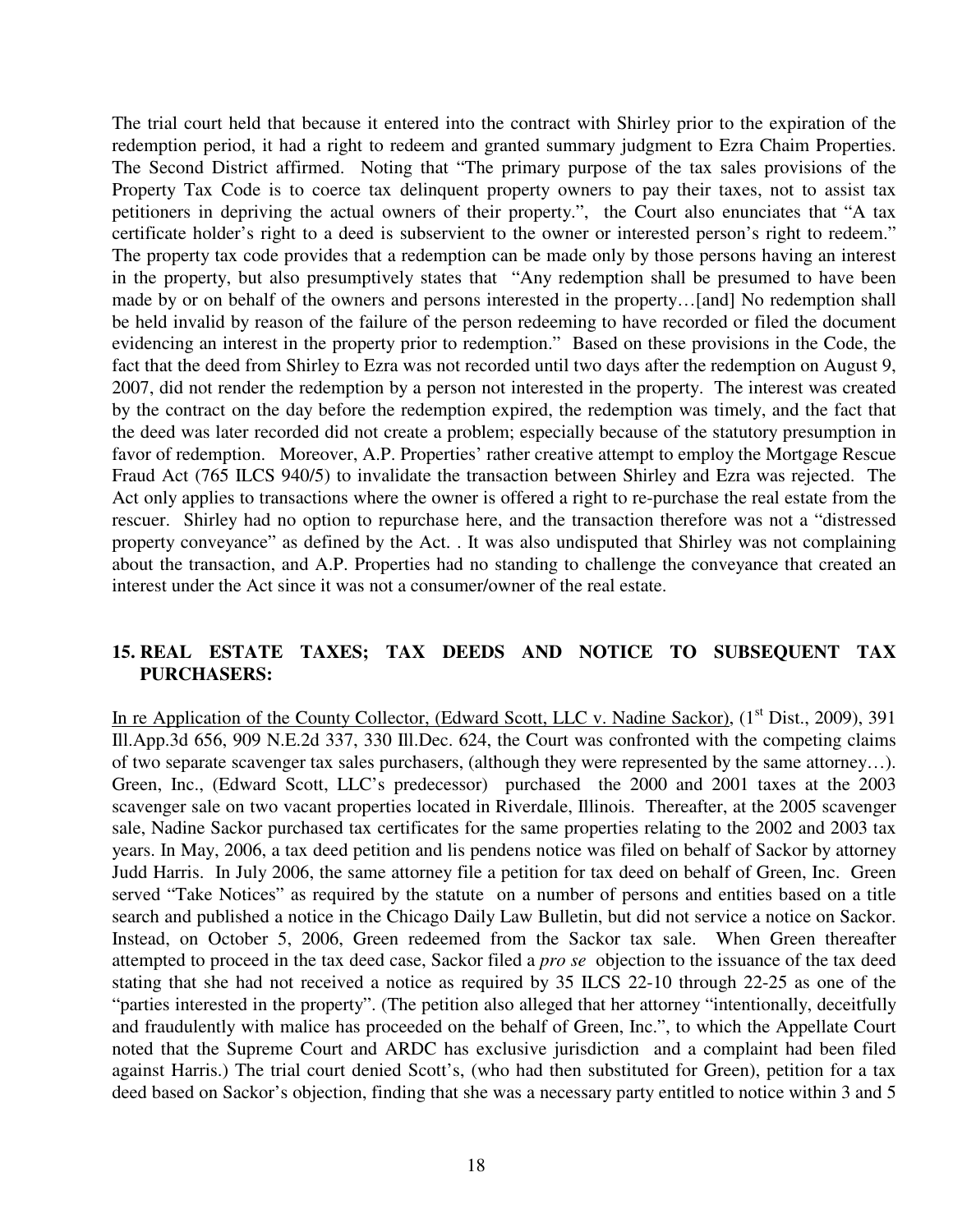months prior to the expiration of the redemption period. Failure to give her that notice was a 'fatal defect' in the petition for a tax deed. The Appellate Court affirmed, noting the six statutory requirements for the issuance of a tax deed: (1) expiration of the redemption period without redemption, (2) all subsequent taxes and special assessments have been paid, (3) all subsequent forfeitures and sales have been redeemed, (4) notices required by the statute have been given, (5) all public funds advancements have been paid, and (6) the petitioner has complied with the provisions of the law entitling him to a deed. One of the compliance provisions is the notice of the tax sale and redemption date required by Section 22-10 be given to "the owners, occupants, and parties interested in the property". Scott argued that Sackor's interest was only that of a "certificate holder" of personal property, not an interest in real estate, until the tax deed issued, and therefore did rise to that of a "party interested in the property" under the statute. The Court agreed that in a prior cited case, (In re Petition of Gacki, (1994) 261 Ill.App.3d 982), there was dicta that a tax certificate is a "mere species of personal property and does not give the certificate holder a "real property interest in the land until the certificates have been redeemed and the petition for a tax deed has been granted", but it also noted that a certificate holder has rights in the real estate to petition for the appointment of a receiver, request a sale be declared in error, redeem subsequent taxes and proceed to a tax deed, and therefore "does acquire some interest in the property and the right to take certain actions to protect that interest", including the right to expunge a redemption or objection to the redemption by a persona that does not have a redeemable interest and other rights. Therefore, "a subsequent tax purchaser is a party 'interested in the property' and is entitled to notice pursuant to section 22-10…[and]…the trial court did not err in finding that Green's failure to service notice on Sackor was a fatal defect in its petition for tax deed." Even though Sackor's tax purchase was redeemed by Green, that redemption occurred in October , 2006, and the notice was required to all parties interest in the property between June 21, 2006 and August 21, 2006, based on a November 21, 2006 redemption date, rendering Sackor one of the 'parties interested in the property" at the time the notice was required. Further, and based on the same reasoning, Sackor had standing to object to Green's tax deed petition even though the redemption satisfied her purchase bid and caused the surrender of her certificate because she had the right during the operative notice period and thereby had standing.

## **16. RESIDENTIAL REAL PROPERTY DISCLOSURE ACT; APPLICABILITY TO 'TEAR DOWNS':**

Joseph and Stephanie Ross entered into a contract to sell their Wheaton, Illinois residential real property to Skarin Custom Homes on March 10, 2006. Incident to the sale, Ross completed the required disclosure statement, representing that they were aware of flooding or recurring leakage problems in the basement, and elaborated that there was "some seepage…during heavy rains." After the closing, Skarin discovered that there was a history of severe flooding in terms of several feet of water rather than "some seepage" in the basement and elsewhere on the property, and filed suit alleging breach of contract, common law fraud, and a cause of action under the Illinois Residential Real Property Disclosure Act, (765 ILCS 77/1 et seq.). Ross responded with a motion to dismiss pursuant to 735 ILCS 5/2-619 that since the Amended Complaint acknowledged the intention of Skarin was to 'tear down' the house and build a new custom home for sale, the disclosure act was inapplicable and should not be a source of recovery. The trial court agreed and held that the intention to raze the house and rebuild removed the transaction from the sort contemplated by the Act. . The trial court relied, at least in part, on an earlier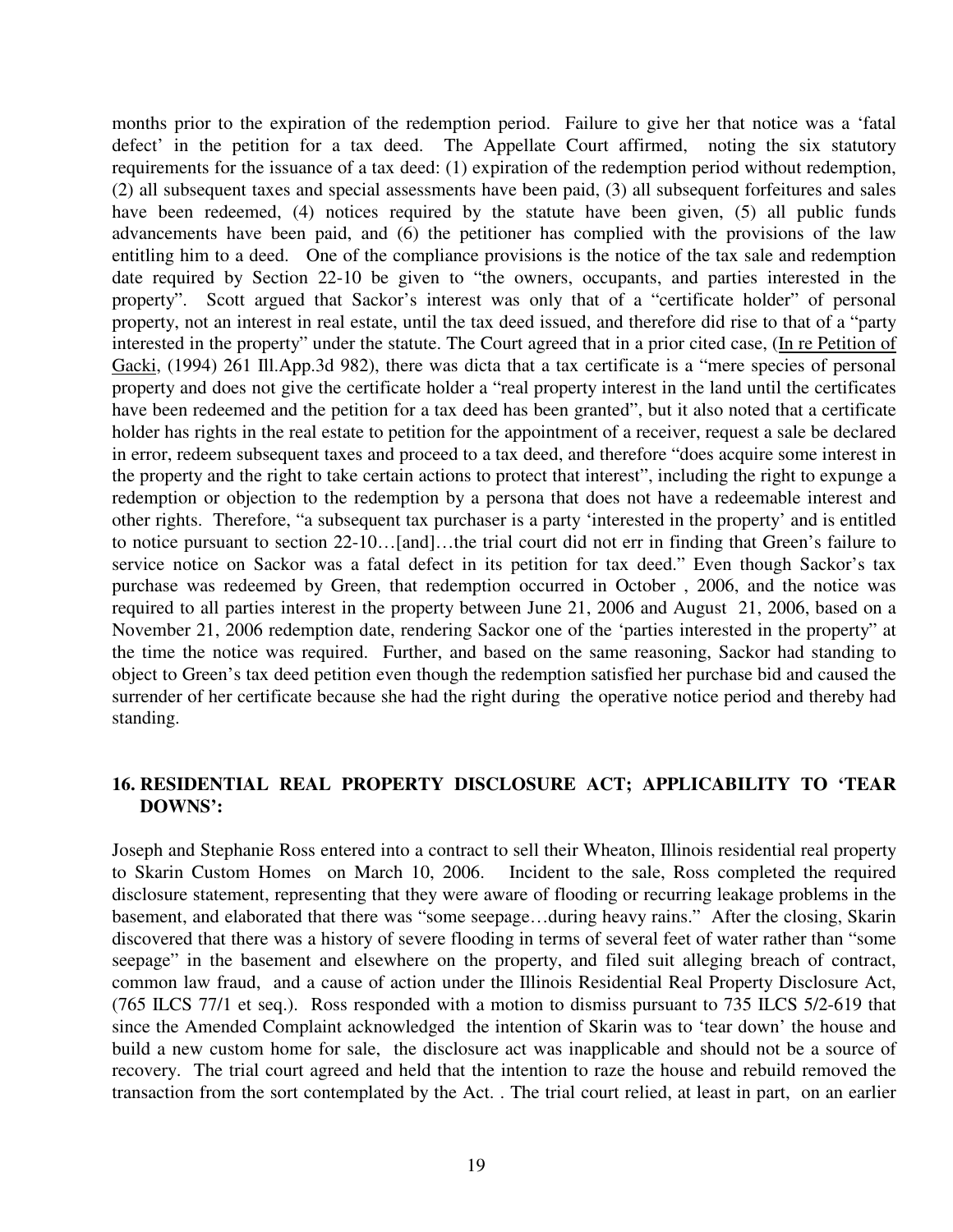decision in Grady v. Sikorski, (1st Dist., 2004), 349 Ill.App.3d 774, 812 N.E.2d 457, where the Court found that the Act did not require a disclosure report where the sale was for an uninhabitable property that 'would not be made livable in the future', and therefore was not a transaction involving residential real property under the Act.

On appeal, the trial court was reversed. Skarin Custom Homes, Inc. v. Ross,  $(2^{nd}$  Dist., February 26, 2009), 388 Ill.App.3d 739, 906 N.E.2d 1, 329 Ill.Dec. 156. Unless one of the nine enumerated exceptions set forth in Section 15 of the Act is present, the Act "unambiguously" applies to any transfer of residential real property. (The nine exceptions are (1) Transfers pursuant to Court Order, (2) Transfers from a mortgagor to a mortgagee, such as a deed in lieu of foreclosure, (3) Transfers by a fiduciary, such as a guardian or administrator of an estate, (4) Transfers from one co-owner to another, (5) Transfers pursuant to testate or intestate succession, (6) Transfers to a spouse, (7) Transfers involving "relocation", (8) Transfers from or to a governmental entity, and (9) Transfers of new construction that has not been occupied.) A plan to tear down the existing residential structure is not one to the "exceptions" set forth in the Act, and here the residential real estate owned by Ross was "within the express language of the Disclosure Act." The facts in the Grady case relied upon by the trial court were "clearly distinguishable" in the Appellate Court's ruling. The Grady building was not in use as a residence and there no intent to use it in the future, whereas the Ross structure was a fully functioning, in use residence, and habitable at the time of the contract. The Ross structure was within the express definition of residential real property in the Act, (765 ILCS 77/5), and did not come within one of the nine exceptions. Ross had to disclose, and that disclosure was inadequate here.

# **17. ZONING VARIANCES;** *LA SALLE* **FACTORS; RIGHTS OF ADJACENT OWNERS; SOVEREIGN IMMUNITY; HOME RULE; LEGISLATIVE vs. ADMINISTRATIVE ACTION; BURDEN OF PROOF:**

In Dunlap vs. Village of Schaumburg, et al. (No. 1-08-1358, filed 09-25-2009,  $1<sup>st</sup>$  Dist.,  $6<sup>th</sup>$  Div.), the village granted a request for a variance for the Wehmeier family, owners of residential property, to allow for the construction of a sun roof in their back yard in violation of a 30-foot setback requirement. Plaintiff, an adjacent landowner, sued the Wehmeiers and the Village of Schaumburg, contending that granting the variance was contrary to state statute and local ordinance. The trial court granted summary judgment in favor of the Defendants and the appellate court affirmed in an opinion that had originally issued as a Rule 23 but was subsequently published.

The opinion is interesting as a primer on the type of evidence (expert and otherwise) to be elicited at a zoning hearing, standing to sue and private rights of action by adjacent landowners, burdens of proof relating to the 2006 amendments to the Zoning Enabling Act (65 ILCS 5/11-13-15), standards of review of administrative decisions, the difference between legislative and administrative action (as expressed in the legislative enactments passed in response to Klaeren vs. Village of Lisle, 202 Ill.  $2<sup>nd</sup> 164 (2002)$  and to nullify the effect of that decision).

While the opinion is lengthy there is not much new law to review. The opinion, however, is a good review of all of those factors that are presented when homeowners seek to prevent adjacent owners from making modifications to their properties, and provides as well a thorough explanation of the 2006 amendments to the Zoning Enabling Act passed in response to *Klaeren*. The holding would apparently be the same if Schaumburg did not enjoy home rule.